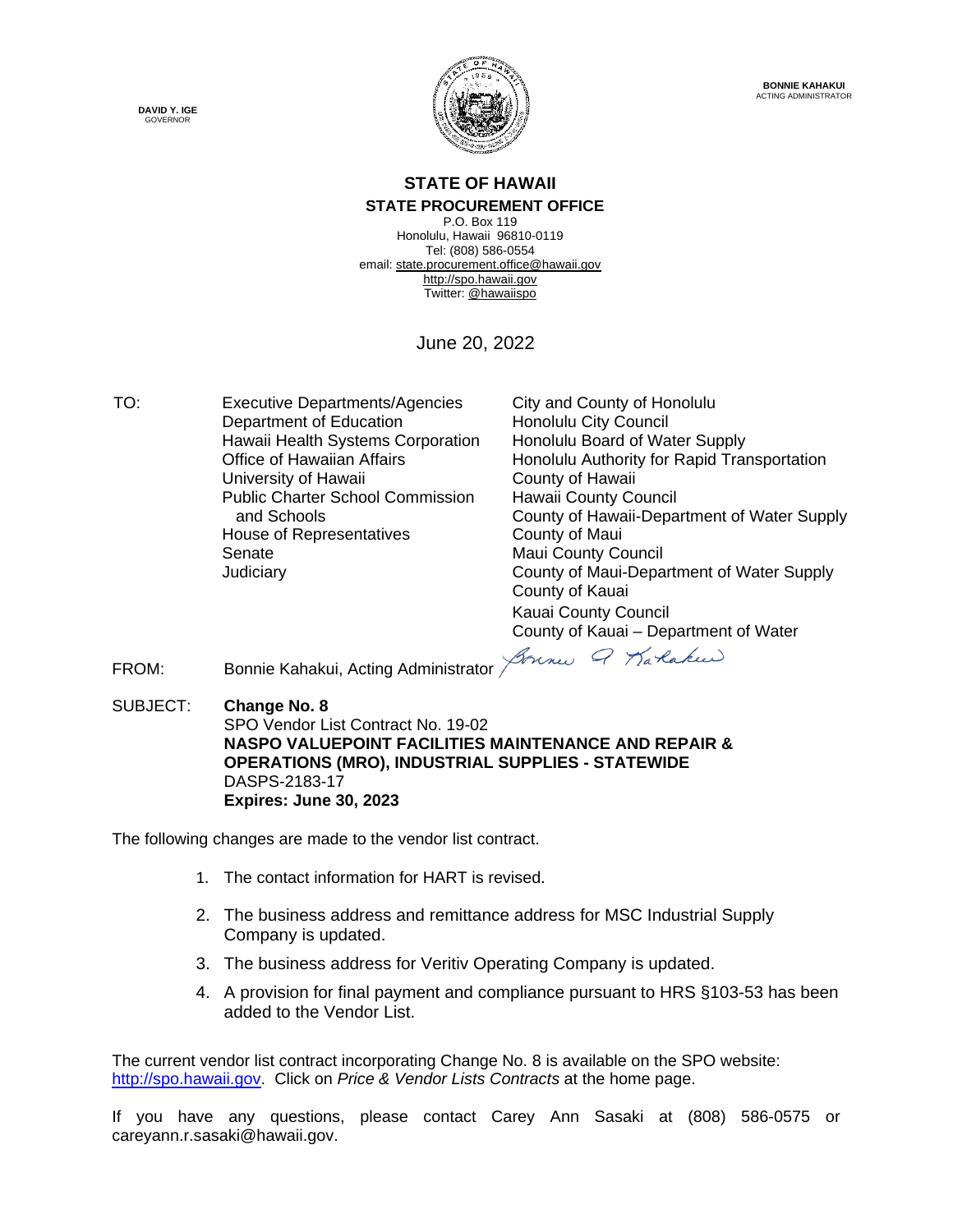## **WHERE TO FIND:**

| Authorized Vendors, Vendor Codes, Compliance, pCard, Pos, VL and MA # 4   |
|---------------------------------------------------------------------------|
| GET and County Surcharge, Payments, Compliance Pursuant to HRS §103-53  5 |
|                                                                           |
| Percentage Off List Per Category:                                         |
|                                                                           |
|                                                                           |
|                                                                           |
|                                                                           |
|                                                                           |
|                                                                           |
|                                                                           |
| Vendor Information:                                                       |
|                                                                           |
|                                                                           |
|                                                                           |
|                                                                           |
|                                                                           |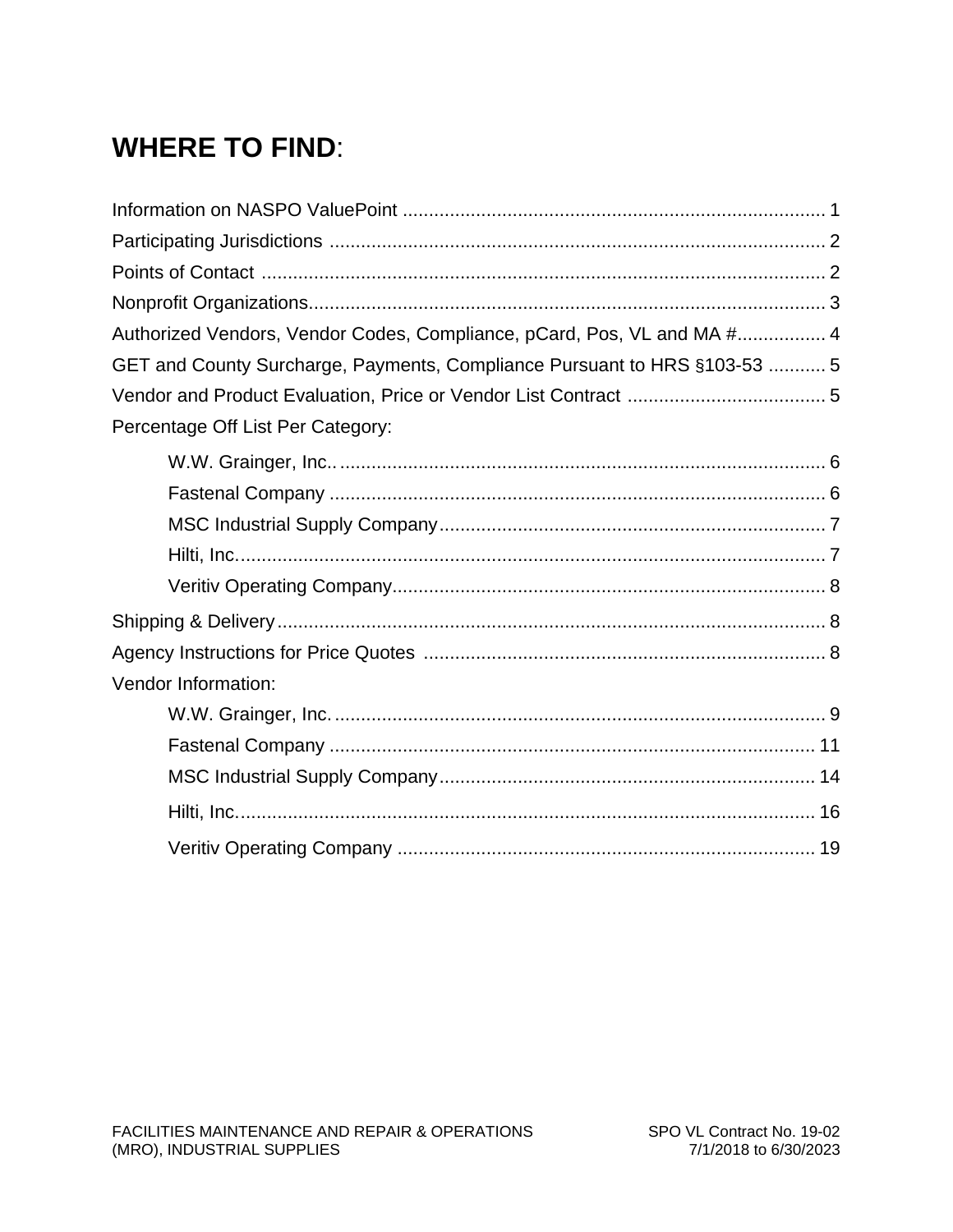### **STATE OF HAWAII STATE PROCUREMENT OFFICE**

**SPO Vendor List Contract No. 19-02** Includes Change No. 8 Effective: 06/21/2022

*THIS SPO VENDOR LIST CONTRACT IS FOR AUTHORIZED BUSINESS USE ONLY.*

### **NASPO VALUEPOINT FACILITIES MAINTENANCE AND REPAIR & OPERATIONS (MRO), INDUSTRIAL SUPPLIES**

(NASPO ValuePoint Contract No. DASPS-2183-17) **July 1, 2018 to June 30, 2023**

#### **INFORMATION ON NASPO VALUEPOINT**

The NASPO ValuePoint Cooperative Purchasing Organization is a multi-state contracting consortium of state governments, including local governments, of which the State of Hawaii is a member. The NASPO ValuePoint Purchasing Organization seeks to achieve price discounts by combining the requirements of multi-state governmental agencies, and cost-effective and efficient acquisition of quality products and services.

The State of Oregon is the current lead agency and contract administrator for the NASPO ValuePoint Facilities Maintenance and Repair & Operations (MRO), Industrial Supplies contract. A request for competitive sealed proposals was issued on behalf of NASPO ValuePoint Cooperative Purchasing Organization, LLC and contracts were awarded to thirteen (13) qualified Contractors. The State of Hawaii has signed a Participating Addendum with four (4) Contractors.

The product services and categories include janitorial equipment & supplies, sanitation cleaning chemicals & supplies, fasteners, material handling, plumbing, power sources, outdoor garden, lamps & lighting and ballasts, heating ventilation air conditioning (HVAC), hand tools, power tools (excluding automotive related tools and products), electrical, paint, security, and safety (does not include any Public Safety Equipment) products.

For additional information on this contract, visit the NASPO ValuePoint website at [https://www.naspovaluepoint.org/.](https://www.naspovaluepoint.org/)



FACILITIES MAINTENANCE AND REPAIR & OPERATIONS SPO VL Contract No. 19-02<br>(MRO). INDUSTRIAL SUPPLIES  $\begin{array}{r} .1 - .1 \end{array}$ (MRO), INDUSTRIAL SUPPLIES - 1 -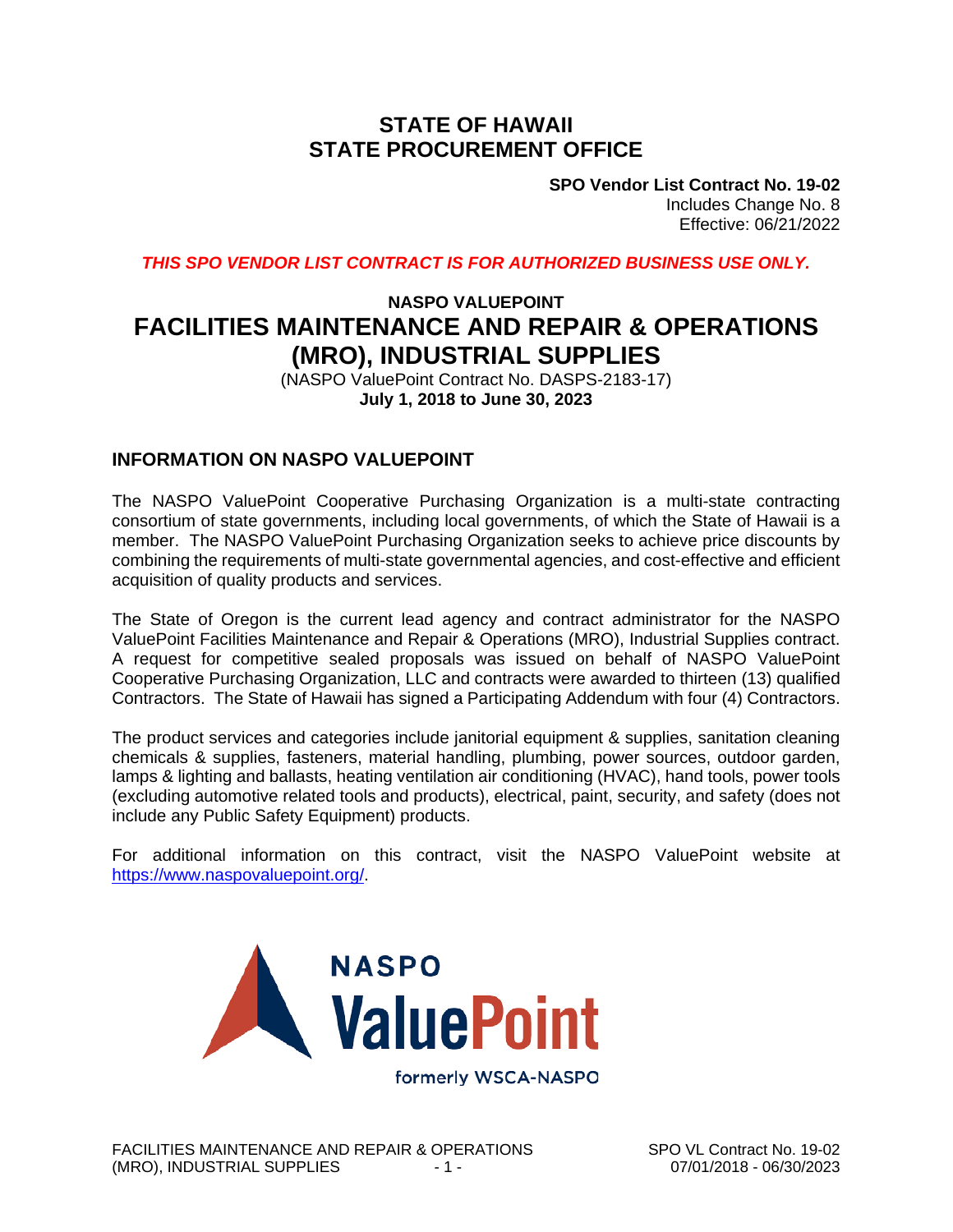**PARTICIPATING JURISDICTIONS** listed below have signed a cooperative agreement and/or a memorandum of agreement with the SPO and are authorized to utilize this vendor list contract.

| <b>Executive Departments/Agencies</b>                              | City and County of Honolulu                   |
|--------------------------------------------------------------------|-----------------------------------------------|
| Department of Education (DOE)                                      | <b>Honolulu City Council</b>                  |
| Hawaii Health Systems Corporation                                  | Honolulu Board of Water Supply                |
| <b>Office of Hawaiian Affairs</b>                                  | Honolulu Authority for Rapid Transportation   |
| University of Hawaii                                               | County of Hawaii                              |
| Public Charter School Commission and Schools Hawaii County Council |                                               |
| House of Representatives                                           | County of Hawaii – Department of Water Supply |
| Senate                                                             | County of Maui                                |
| Judiciary                                                          | <b>Maui County Council</b>                    |
|                                                                    | County of Maui - Department of Water Supply   |
|                                                                    | County of Kauai                               |
|                                                                    | Kauai County Council                          |
|                                                                    | County of Kauai - Department of Water         |

The participating jurisdictions are not required, but may purchase from this vendor list contract, and requests for exception from the contract are not required. Participating jurisdictions are allowed to purchase from other contractors, however, HRS chapter 103D and the procurement rules apply to purchases using the applicable procurement method and its procedures, such as small purchases or competitive sealed bidding. The decision to use this contract or to solicit pricing from other sources will be at the discretion of the participating jurisdiction.

**POINTS OF CONTACT**. Questions regarding the products listed, ordering, pricing and status should be directed to the contractor(s).

| <b>Jurisdiction</b>                                                 | <b>Name</b>                      | <b>Telephone</b> | <b>Fax</b> | E-mail                                  |
|---------------------------------------------------------------------|----------------------------------|------------------|------------|-----------------------------------------|
| Executive                                                           | Carey Ann Sasaki                 | 586-0575         | 586-0570   | careyann.r.sasaki@hawaii.gov            |
| <b>DOE</b>                                                          | <b>Procurement Staff</b>         | 675-0130         | 675-0133   | G-OFS-DOE-Procurement@k12.hi.us         |
| <b>HHSC</b>                                                         | Nancy Delima                     | 359-0994         |            | ndelima@hhsc.org                        |
| <b>OHA</b>                                                          | Christopher<br>Stanley           | 594-1833         | 594-1865   | chriss@oha.org                          |
| UH                                                                  | Karlee Hisashima                 | 956-8687         | 956-2093   | karlee@hawaii.edu                       |
| <b>Public Charter</b><br>School<br>Commission and<br><b>Schools</b> | Danny<br>Vasconcellos            | 586-3775         | 586-3776   | danny.vasconcellos@spcsc.hawa<br>ii.gov |
| House                                                               | <b>Brian Takeshita</b>           | 586-6423         | 586-6401   | takeshita@capitol.hawaii.gov            |
| Senate                                                              | Carol Taniguchi                  | 586-6720         | 586-6719   | c.taniquchi@capitol.hawaii.gov          |
| Judiciary                                                           | <b>Tritia Cruz</b>               | 538-5805         | 538-5802   | tritia.l.cruz@courts.hawaii.gov         |
| C&C of Honolulu                                                     | Procurement<br><b>Specialist</b> | 768-5535         | 768-3299   | bfspurchasing@honolulu.gov              |

Procurement questions or concerns may be directed as follows: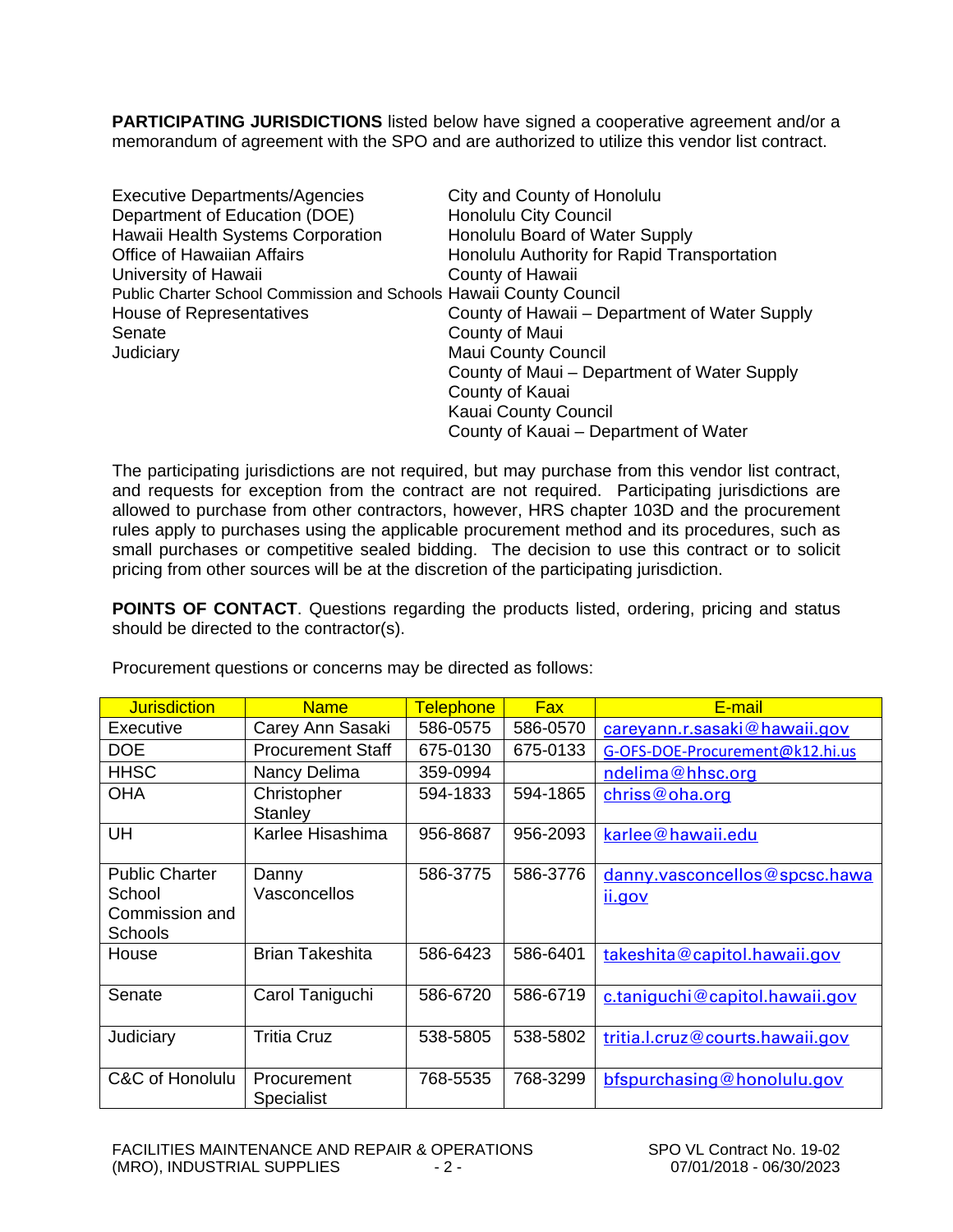| <b>Jurisdiction</b>    | <b>Name</b>            | <b>Telephone</b> | <b>Fax</b> | E-mail                          |
|------------------------|------------------------|------------------|------------|---------------------------------|
| Honolulu City          | Kendall Amazaki Jr.    | 768-5048         |            | kamazaki@honolulu.gov           |
| Council                | <b>Nanette Saito</b>   | 768-5085         | 768-5011   | nsaito@honolulu.gov             |
|                        |                        |                  |            |                                 |
| Honolulu Board         | Procurement            | 748-5071         |            | fn procurement@hbws.org         |
| of Water Supply        | Office                 |                  |            |                                 |
| <b>HART</b>            | Dean Matro             | 768-6246         |            | dean.matro@honolulu.gov         |
| County of              | Diane Nakagawa         | 961-8440         |            | Diane.Nakagawa@hawaiicounty.gov |
| Hawaii                 |                        |                  |            |                                 |
| Hawaii County          | Diane Nakagawa         | 961-8440         |            | Diane.Nakagawa@hawaiicounty.gov |
| Council                |                        |                  |            |                                 |
| County of              | Ka'iulani L.           | 961-8050         | 961-8657   | kmatsumoto@hawaii.dws.org       |
| Hawaii-                | Matsumoto              | x224             |            |                                 |
| Department of          |                        |                  |            |                                 |
| <b>Water Supply</b>    |                        |                  |            |                                 |
| County of Maui         | Jared Masuda           | 463-3816         |            | jared.masuda@co.maui.hi.us      |
| Maui County<br>Council | Marlene Rebugio        | 270-7838         |            | marlene.rebugio@mauicounty.us   |
| County of Maui-        | Kenneth L. Bissen      | 270-7684         | 270-7136   | ken.bissen@co.maui.hi.us        |
| Department of          |                        |                  |            |                                 |
| <b>Water Supply</b>    |                        |                  |            |                                 |
| County of Kauai        | <b>Ernest Barreira</b> | 241-4295         | 241-6297   | ebarreira@kauai.gov             |
|                        |                        |                  |            |                                 |
| Kauai County           | <b>Scott Sato</b>      | 241-4810         | 241-6349   | ssato@kauai.gov                 |
| Council                | Codie Tabalba          | 241-4193         | 241-6349   | ctabalba@kauai.gov              |
|                        |                        |                  |            |                                 |
| County of Kauai-       | <b>Marcelino Soliz</b> | 245-5470         | 241-5813   | msoliz@kauaiwater.org           |
| Department of          |                        |                  |            |                                 |
| Water                  |                        |                  |            |                                 |

**USE OF THIS LIST CONTRACT BY NONPROFIT ORGANIZATIONS.** Pursuant to HRS §103D-804, nonprofit organizations with current purchase of service contracts (HRS chapter 103F) have been invited to participate in the SPO price and vendor list contracts.

A listing of these nonprofit organizations is available at the SPO website:[https://spo.hawaii.gov/.](https://spo.hawaii.gov/) Click on *For Vendors > Non-Profits > Cooperative Purchasing Program > View the list of qualifying nonprofits eligible to participate in cooperative purchasing.*

If a nonprofit wishes to purchase from an SPO price or vendor list contract, the nonprofit must obtain approval from each Contractor (participation must be mutually agreed upon, for example). A Contractor may choose to deny participation by a nonprofit. However, if a nonprofit and Contractor mutually agree to this arrangement, it is understood that the nonprofit will retain its right to purchase from other than an SPO price list contract vendor(s).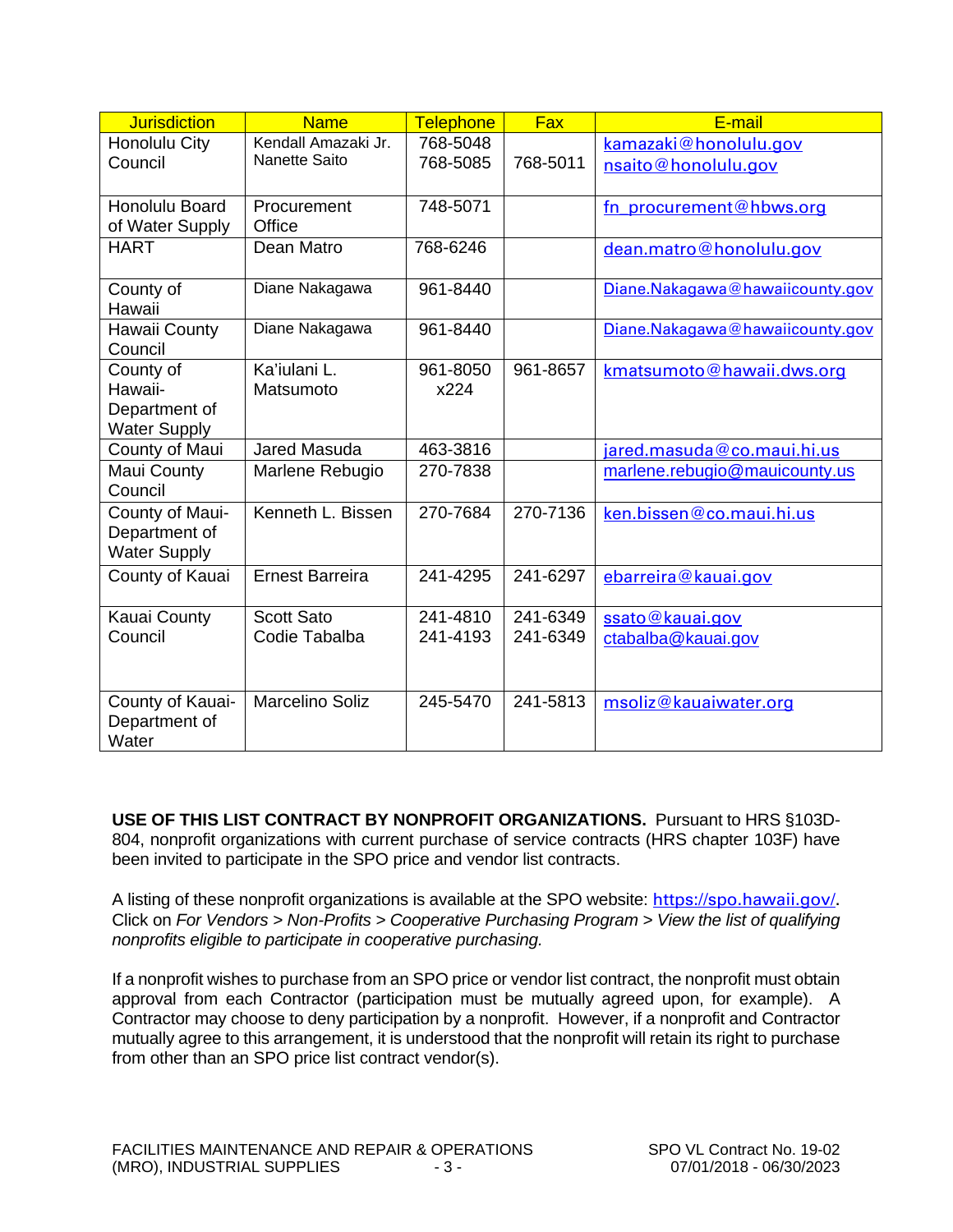**AUTHORIZED VENDORS.** The authorized vendors are listed hereafter. They have signed a Master Agreement with the State of Oregon and a Participating Addendum with the Hawaii State Procurement Office.

| Company Name                     | Master Agreement No. |
|----------------------------------|----------------------|
| W.W. Grainger, Inc.              | 8496                 |
| <b>Fastenal Company</b>          | 8497                 |
| <b>MSC Industrial Supply</b>     | 8499                 |
| Hilti, Inc.                      | 8495                 |
| <b>Veritiv Operating Company</b> | 8500                 |

**VENDOR CODES** for annotation on purchase orders are obtainable from the *Alphabetical Vendor Edit Table* available at your department's fiscal office. Agencies are cautioned that the remittance address on an invoice may be different from the address of the vendor code annotated on the purchase order.

**COMPLIANCE PURSUANT TO HRS §103D-310(c).** Prior to awarding this contract, the SPO verified compliance of the Contractor(s) named in the SPO Price List Contract No. 19-02. *No further compliance verification is required prior to issuing a contract, purchase order, or pCard payment when utilizing this contract.*

**PURCHASING CARD (pCard).** The State of Hawaii Purchasing Card (pCard) is required to be used by the Executive department/agencies, excluding the DOE, HHSC, OHA, and UH, for orders totaling less than \$2,500. For purchases of \$2,500 or more, agencies may use the pCard, subject to its credit limit, or issue a purchase order.

**PURCHASE ORDERS** may be issued for purchases of \$2,500 or more and for vendors who either do not accept the pCard, set minimum order requirements before accepting the pCard for payment, or who charge its customers a transaction fee for the usage.

**SPO VL Contract No. 19-02 AND MASTER AGREEMENT NO. 8496** with W.W. Grainger, Inc., **MASTER AGREEMENT NO. 8497** with Fastenal Company, **MASTER AGREEMENT NO. 8499** with MSC Industrial Supply, **MASTER AGREEMENT NO. 8495** with Hilti, Inc., and **MASTER AGREEMENT NO. 8500** with Veritiv Operating Company will be typed on purchase orders issued against this vendor list contract. For pCard purchases, the SPO VL Contract No. 19-02 and Master Agreement No.8496, 8497, 8499, 8495, or 8500 shall be notated on the appropriate transaction document.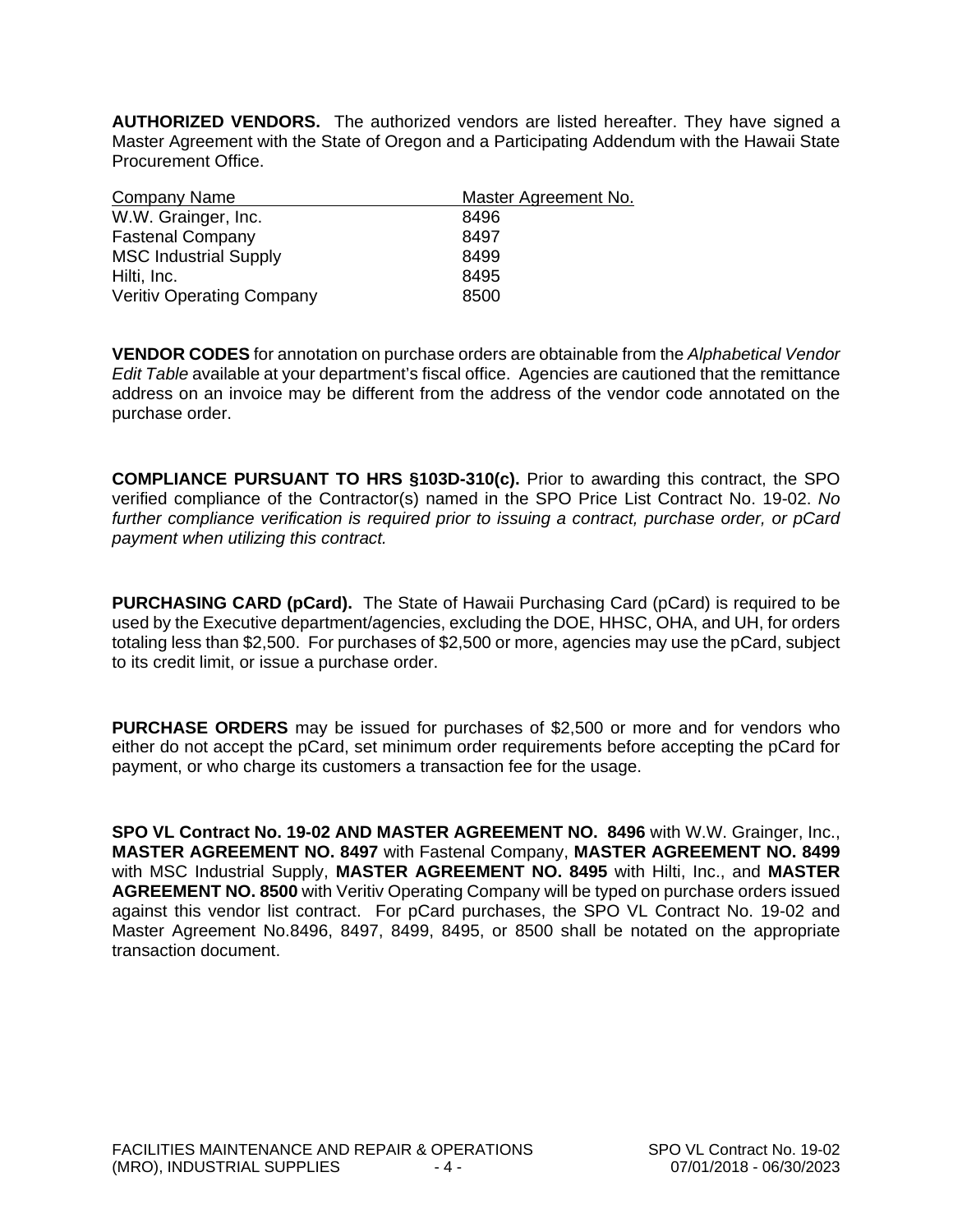**STATE GENERAL EXCISE TAX (GET) AND COUNTY SURCHARGE** shall not exceed the following rates if seller elects to pass on the charges to its customers.

| <b>COUNTY</b>                                      | <b>COUNTY</b><br><b>SURCHARGE</b><br><b>TAX RATE</b> | <b>STATE</b><br><b>GET</b> | <b>TAX</b><br><b>ON</b><br><b>RATE</b> | <b>MAX PASS- EXPIRATION DATE</b><br><b>SURCHARGE</b><br><b>OF</b><br><b>TAX RATE</b> |
|----------------------------------------------------|------------------------------------------------------|----------------------------|----------------------------------------|--------------------------------------------------------------------------------------|
| <b>C&amp;C OF HONOLULU</b>                         | 0.50%                                                | 4.0%                       | 4.7120%                                | 12/31/2030                                                                           |
| <b>HAWAII</b>                                      | 0.50%                                                | 4.0%                       | 4.7120%                                | 12/31/2030                                                                           |
| COUNTY OF MAUI<br>(including Molokai and<br>Lanai) | $0.0\%$                                              | 4.0%                       | 4.1666%                                | No county surcharge                                                                  |
| <b>KAUAI</b>                                       | 0.50%                                                | 4.0%                       | 4.7120%                                | 12/31/2030                                                                           |

The GET or use tax and county surcharge may be added to the invoice as a separate line item and shall not exceed the current max pass-on tax rate(s) for each island.

County surcharges on state general excise (GE) tax or Use tax may be visibly passed on but is not required. For more information on county surcharges and the max pass-on tax rate, please visit the Department of Taxation's website at [http://tax.hawaii.gov/geninfo/countysurcharge](https://tax.hawaii.gov/geninfo/countysurcharge/).

**PAYMENTS** are to be made to the remittance address of the Contractor(s). HRS §103-10, HRS, provides that the State shall have thirty (30) calendar days after receipt of invoice or satisfactory completion of contract to make payment. Payments may also be made via pCard.

**COMPLIANCE PURSUANT TO HRS §103-53.** All state and county contracting officers or agents shall withhold final payment of a contract until the receipt of tax clearances from the director of taxation and the Internal Revenue Service. This section does not apply to contracts of less than \$25,000.

**VENDOR AND PRODUCT EVALUATION.** Form SPO-012, Evaluation: Vendor or Product, for the purpose of addressing concerns on this vendor list contract, is available to agencies at the SPO website: [https://spo.hawaii.gov/.](https://spo.hawaii.gov/) Click on *Forms* on the home page.

**PRICE OR VENDOR LIST CONTRACT AVAILABLE ON THE INTERNET** at the SPO website: [http://spo.hawaii.gov.](http://spo.hawaii.gov/) Click on *Price & Vendor List Contracts* on the home page.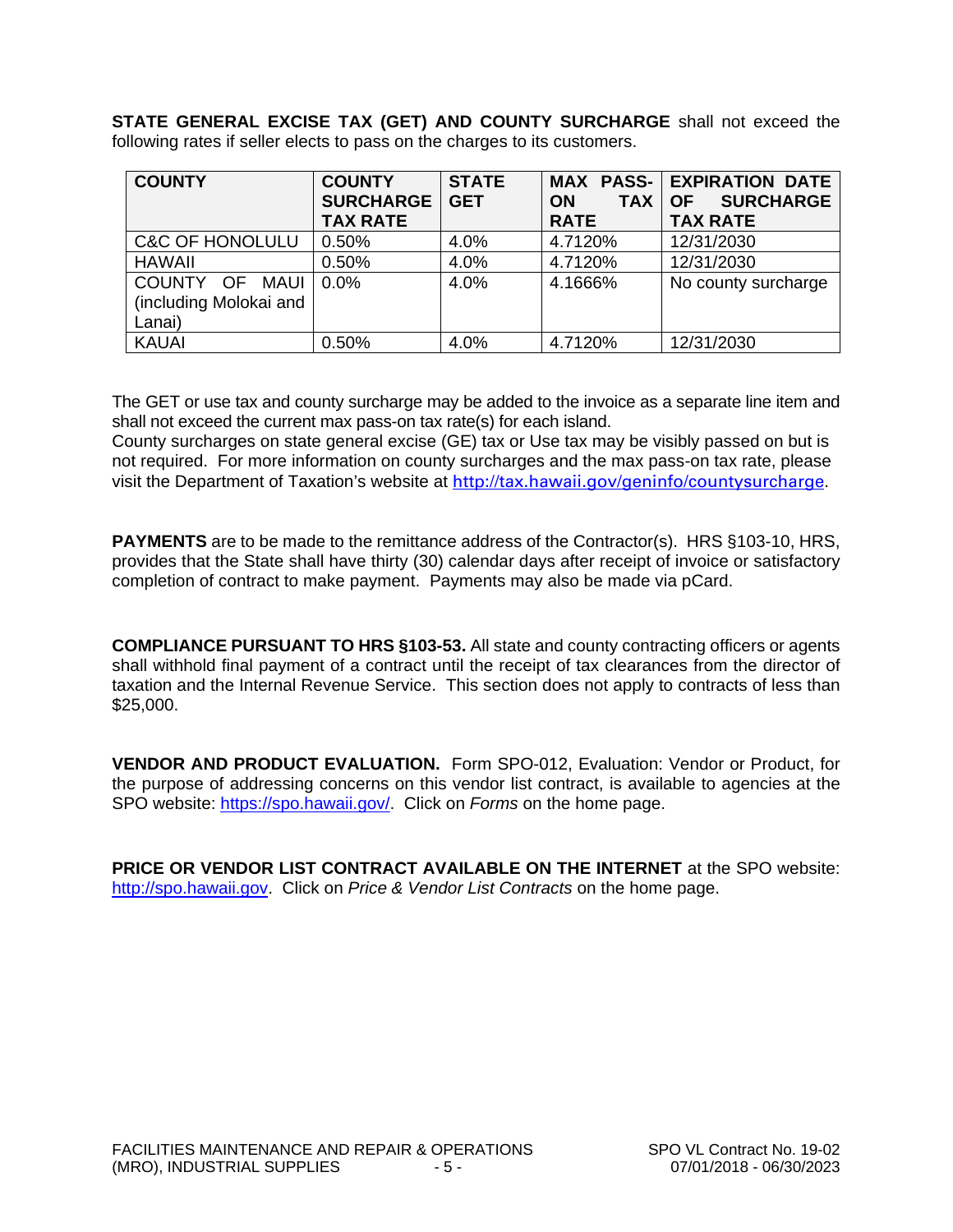#### **W.W. GRAINGER, INC. PERCENTAGE OFF LIST PER CATEGORY**

| Category                                                          | <b>Discount</b> |
|-------------------------------------------------------------------|-----------------|
| 1. Janitorial Equipment & Supplies                                | 17%             |
| (Excludes sanitation cleaning chemicals)                          |                 |
| 2. Sanitation Cleaning Chemicals                                  | 22%             |
| (Excludes janitorial equipment & supplies)                        |                 |
| 3. Fasteners                                                      | 35%             |
| 4. Material Handling                                              | 11%             |
| 5. Plumbing                                                       | 20%             |
| 6. Power Source                                                   | 19%             |
| 7. Outdoor Garden                                                 | 13%             |
| 8. Lamps, Lighting, Ballasts                                      | 22%             |
| 9. HVAC                                                           | 17%             |
| 10. Hand Tools                                                    | 14%             |
| 11. Power Tools (excluding automotive related tools and products) | 11%             |
| 12. Electrical                                                    | 23%             |
| 13. Paint                                                         | 13%             |
| 14. Security                                                      | 17%             |
| 15. Safety (does not include any public safety equipment)         | 19%             |
|                                                                   |                 |

#### **FASTENAL COMPANY PERCENTAGE OFF LIST PER CATEGORY**

| Category                                                          | <b>Discount</b> |
|-------------------------------------------------------------------|-----------------|
| 1. Janitorial Equipment & Supplies                                | 30%             |
| (Excludes sanitation cleaning chemicals)                          |                 |
| 2. Sanitation Cleaning Chemicals                                  | 25%             |
| (Excludes janitorial equipment & supplies)                        |                 |
| 3. Fasteners                                                      | 57%             |
| 4. Material Handling                                              | 25%             |
| 5. Plumbing                                                       | 30%             |
| 6. Power Source                                                   | 30%             |
| 7. Outdoor Garden                                                 | 25%             |
| 8. Lamps, Lighting, Ballasts                                      | 30%             |
| 9. HVAC                                                           | 30%             |
| 10. Hand Tools                                                    | 25%             |
| 11. Power Tools (excluding automotive related tools and products) | 25%             |
| 12. Electrical                                                    | 30%             |
| 13. Paint                                                         | 25%             |
| 14. Security                                                      | 30%             |
| 15. Safety (does not include any public safety equipment)         | 30%             |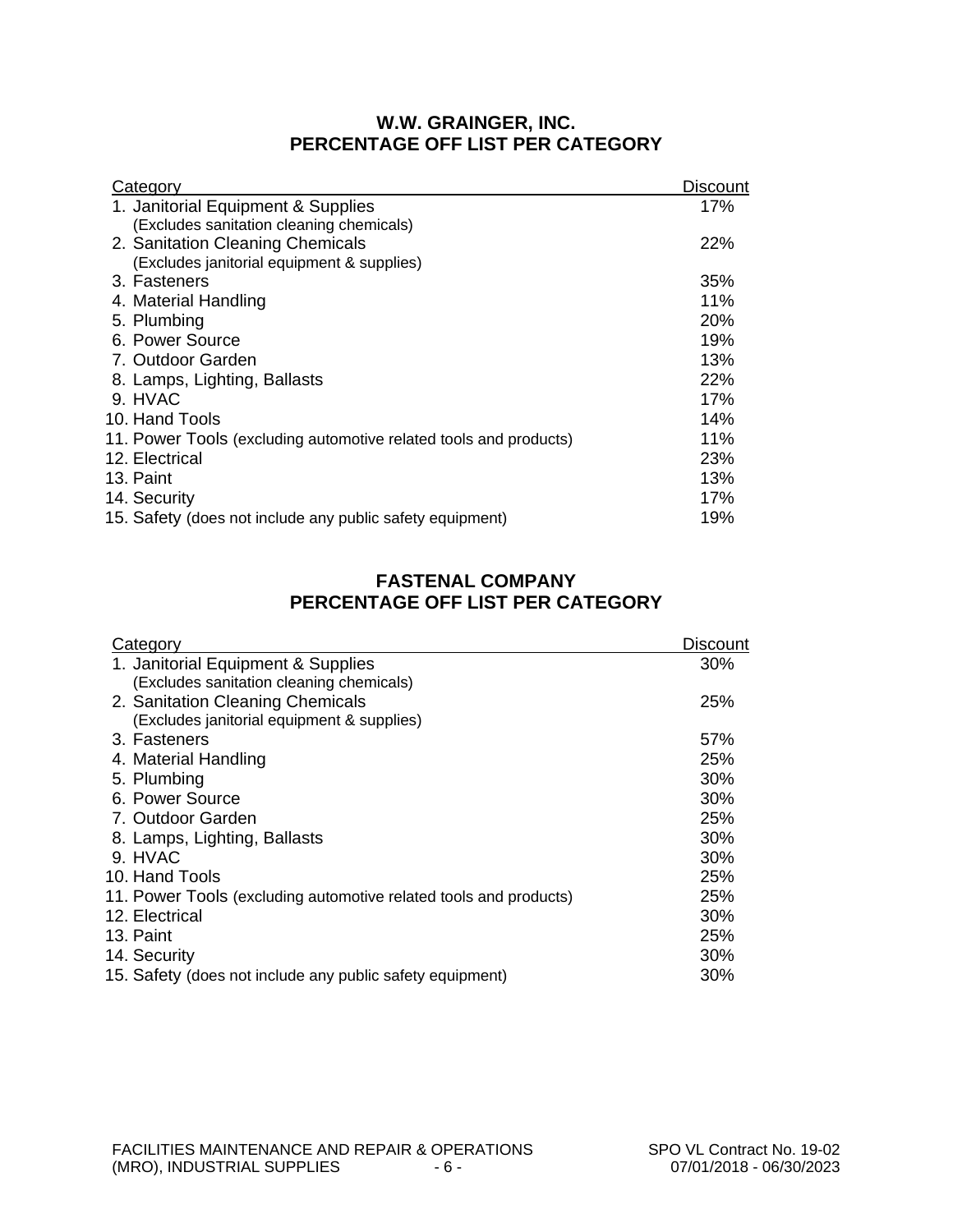### **MSC INDUSTRIAL SUPPLY CO. PERCENTAGE OFF LIST PER CATEGORY**

| Category                                                          | <b>Discount</b> |
|-------------------------------------------------------------------|-----------------|
| 1. Janitorial Equipment & Supplies                                | <b>20%</b>      |
| (Excludes sanitation cleaning chemicals)                          |                 |
| 2. Sanitation Cleaning Chemicals                                  | <b>20%</b>      |
| (Excludes janitorial equipment & supplies)                        |                 |
| 3. Fasteners                                                      | <b>25%</b>      |
| 4. Material Handling                                              | 20%             |
| 5. Plumbing                                                       | 20%             |
| 6. Power Source                                                   | 25%             |
| 7. Outdoor Garden                                                 | <b>20%</b>      |
| 8. Lamps, Lighting, Ballasts                                      | 20%             |
| 9. HVAC                                                           | 20%             |
| 10. Hand Tools                                                    | 25%             |
| 11. Power Tools (excluding automotive related tools and products) | 18%             |
| 12. Electrical                                                    | 20%             |
| 13. Paint                                                         | 20%             |
| 14. Security                                                      | 25%             |
| 15. Safety (does not include any public safety equipment)         | 25%             |

### **HILTI, INC. PERCENTAGE OFF LIST PER CATEGORY**

| Category                                                  | <b>Discount</b> |
|-----------------------------------------------------------|-----------------|
| 10. Hand Tools                                            | 40%             |
| Powder Actuated tools:                                    | 40% Minimum     |
| Powder Actuated consumables (Nails and Boosters):         | 45% Minimum     |
| Drills, Hammer-drills, Combi-Hammer, Demolition Breakers: | 40% Minimum     |
| Drill Bits and Chisels (drilling consumables):            | 45% Minimum     |
| Diamond Coring and Sawing tools:                          | 40% Minimum     |
| Diamond Coring and Sawing consumables (blades and bits)   | 45% Minimum     |
| Cordless Drivers, Drills, Wrenches, and Saws              | 40% Minimum     |
| Cordless consumables (batteries and chargers)             | 45% Minimum     |
| <b>Drywall Screw Drivers and Tappers Tools:</b>           | 40% Minimum     |
| Drywall sharp and self-drilling screws:                   | 45% Minimum     |
| <b>Reciprocating Saws and Circular Saws:</b>              | 40% Minimum     |
| <b>Reciprocating and Circular Saw Blades:</b>             | 45% Minimum     |
| <b>Grinders</b>                                           | 40% Minimum     |
| Grinder Blades, Cut-off wheels, Diamond                   | 45% Minimum     |
| Laser Range Meters; plumb, point, line lasers, rotating   | 40% Minimum     |
| and consumables                                           |                 |
| Anchors (Mechanical and chemical):                        | 45% Minimum     |
| Installation Systems (strut channel and connectors):      | 45% Minimum     |
| <b>Firestop and Construction Chemicals:</b>               | 45% Minimum     |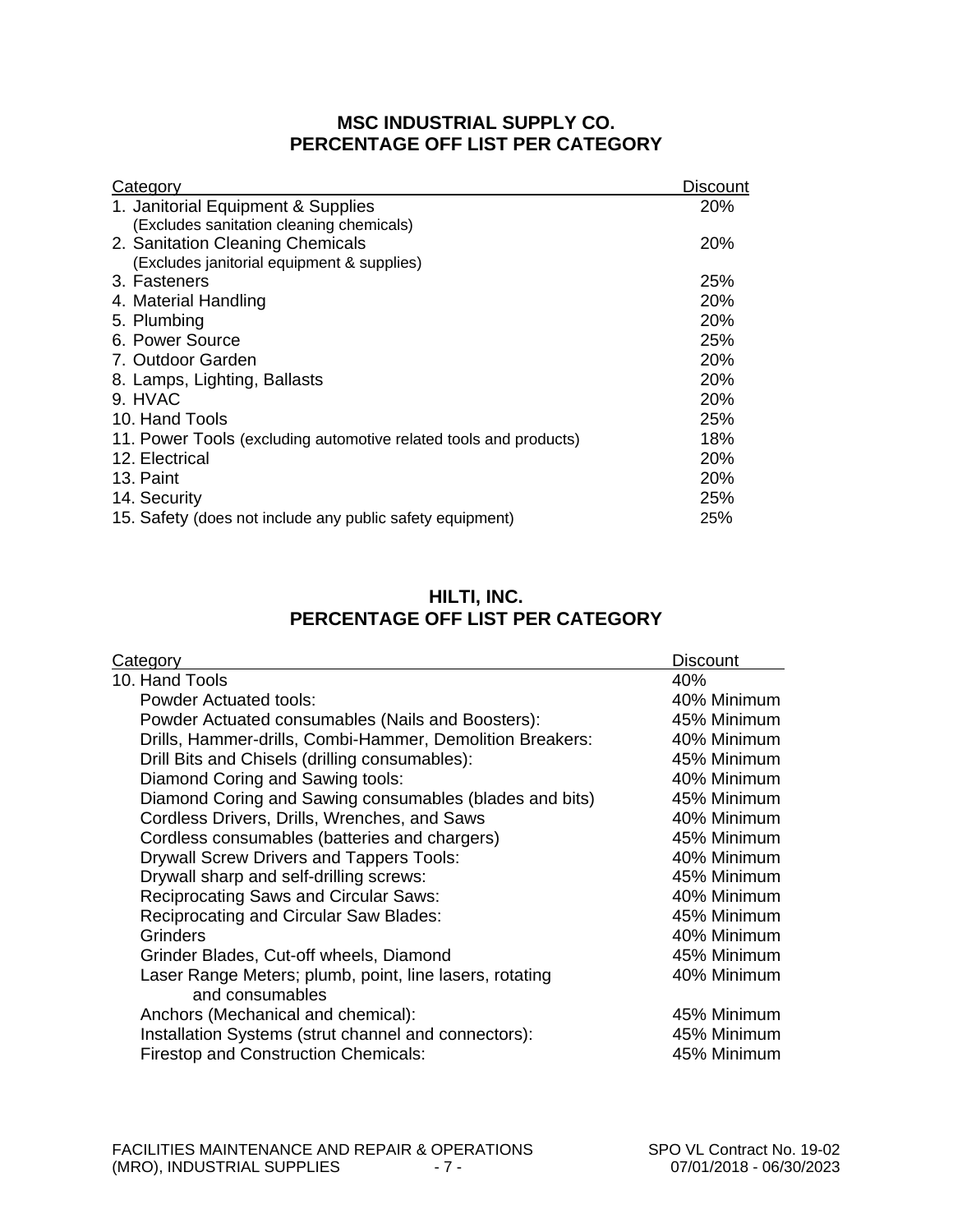#### **VERITIV OPERATING COMPANY PERCENTAGE OFF LIST PER CATEGORY**

| Category                                                  | <b>Discount</b> |
|-----------------------------------------------------------|-----------------|
| 1. Sanitation Cleaning Chemicals                          | 50%             |
| (Excludes janitorial equipment & supplies)                |                 |
| 15. Safety (does not include any public safety equipment) | .50%            |

**SHIPPING AND DELIVERY.** Prices proposed will be the delivered price to any state agency or political subdivision. All deliveries will be F.O.B. destination with all transportation and handling charges paid by the Contractor. Responsibility and liability for loss or damage will remain with Contractor until final inspection and acceptance when responsibility will pass to the Buyer except as to latent defects, fraud, and Contractor's warranty obligations. Any portion of a full order originally shipped without transportation charges (that failed to ship with the original order, thereby becoming back-ordered) will also be shipped without transportation charges.

### **AGENCY INSTRUCTIONS WHEN REQUESTING FOR PRICE QUOTES**

- 1. Agency shall obtain a minimum of one (1) written price quote from an authorized vendor for expenditures under \$5,000.
- 2. For expenditures of \$5,000 or more, agency shall obtain a minimum of two (2) written price quotes from two (2) different authorized vendors.
- 3. Personnel conducting or participating in utilizing this Price/Vendor List Contract is responsible to complete form SPO-010, *Record of Procurement* when an award is for \$5,000 or greater. Form SPO-010 is optional if award is under \$5,000. All non-responsive vendor(s) and related pertinent information to this procurement shall be notated in Part C. The completed and properly signed (personnel with delegated authority) copy of the SPO-010 shall be kept in the procurement/contract file.
- 4. Vendor Contact Information is listed on pages 9 to 19.

**CONSIDERATION OF QUOTES.** Agencies shall consider all responsive and responsible quotes received. An award shall be made to the vendor(s) offering the lowest price. If the lowest price does not meet the agencies specification requirement, the award may be made to the vendor(s) whose offer represents the best value to the agency. Best value means the most advantageous offer determined by evaluating and comparing all relevant criteria in addition to price so that the offer meeting the overall combination that best services the agency is selected. These criteria may include, in addition to others, the total cost of ownership, performance, history of the vendor, quality of goods, services, delivery and proposed technical performance.

**LEASE AGREEMENTS** are not authorized by this vendor list contract.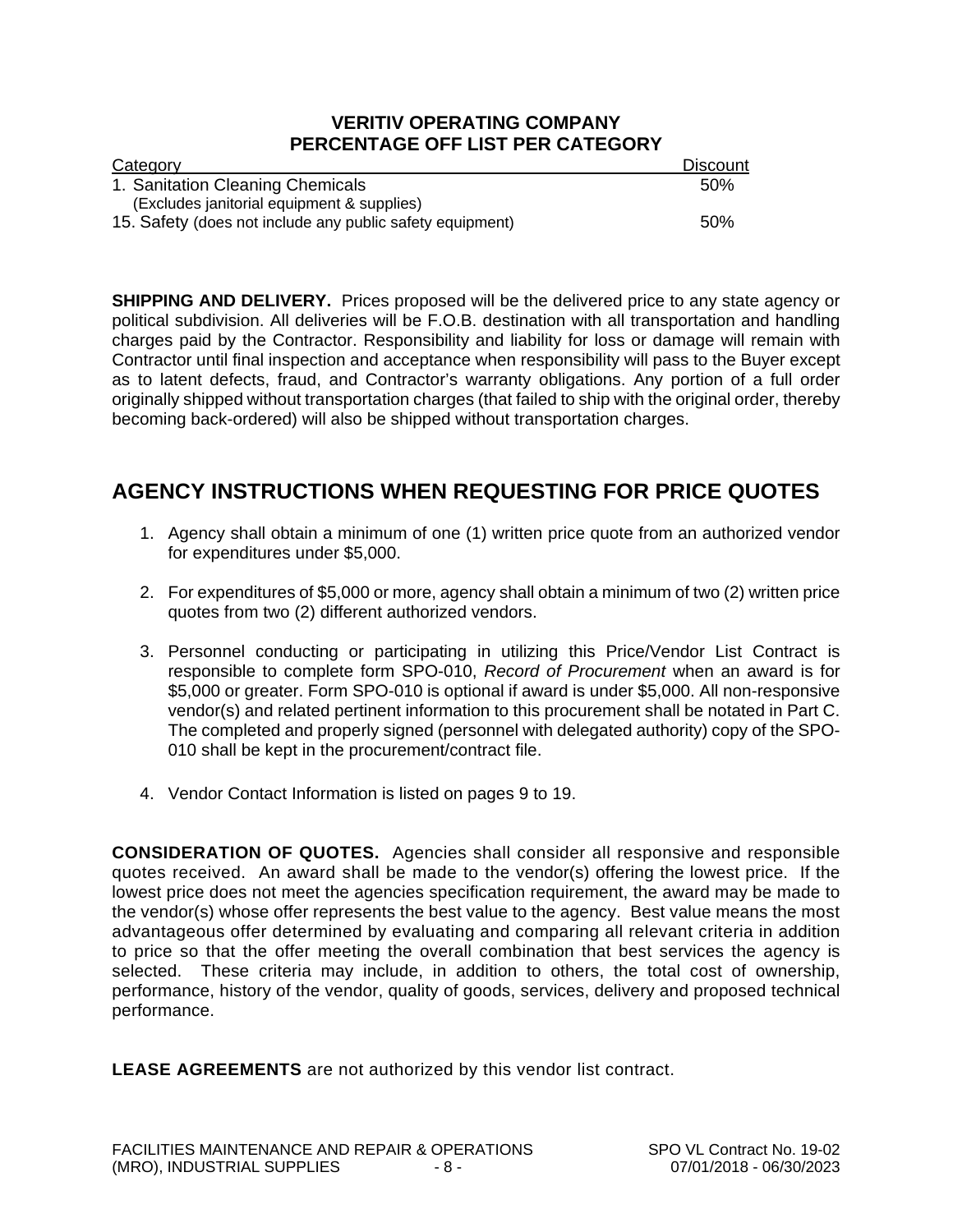# **VENDOR INFORMATION**

## **W.W. Grainger, Inc.**

#### **Business Address Remittance Address**

W.W. Grainger, Inc. **Grainger** 2833 Paa Street **DEPT C Pay**<br>Honolulu. HI 96819-4406 Palatine. IL 60038-0001 Honolulu, HI 96819-4406

Vendor Code# 276597-08

**Phone:** 808-423-0028 | Toll Free: 877-423-0028 | Fax 808-423-0031 Email: HawaiiOrders@grainger.com

Available 24/7 | Branch Hours: Mon-Fri 7 am-4 pm 24/7 Emergency Services available

**Oahu Hawaii County** keoni.soares@grainger.com kevin.vegas@grainger.com **Maui County Kauai** warren.aihara@grainger.com Kane.Zalopany@grainger.com

Kevin Vegas (temporary)| 808-216-4777

Warren Aihara | 808-312-8671 Kane Zalopany | 808-699-5207

#### **Dedicated Team of Government Pros**

Rely on our team of experienced government account managers to provide value-added solutions and help make your job easier. Contact your Grainger representative or local branch for support you can depend on.

#### **Placing Orders**

- Online: https://www.grainger.com/
- Call, Email, Fax, Walk in
- Download the Grainger Mobile App

#### **Online Ordering**

- Go to <https://www.grainger.com/>
- Enter your User ID and Password, or Register
- Order History, Personal Lists, Delivery status, and invoices can be viewed online.

#### **Shipping**

- Shipping point is FOB Destination; no charge for standard delivery
- Shipping charges may apply for expedited or special handling

#### **Delivery**

- Same or next day, delivery for items in local stock.
- Shipped Orders: 1 to 10 business days after acceptance of purchase order.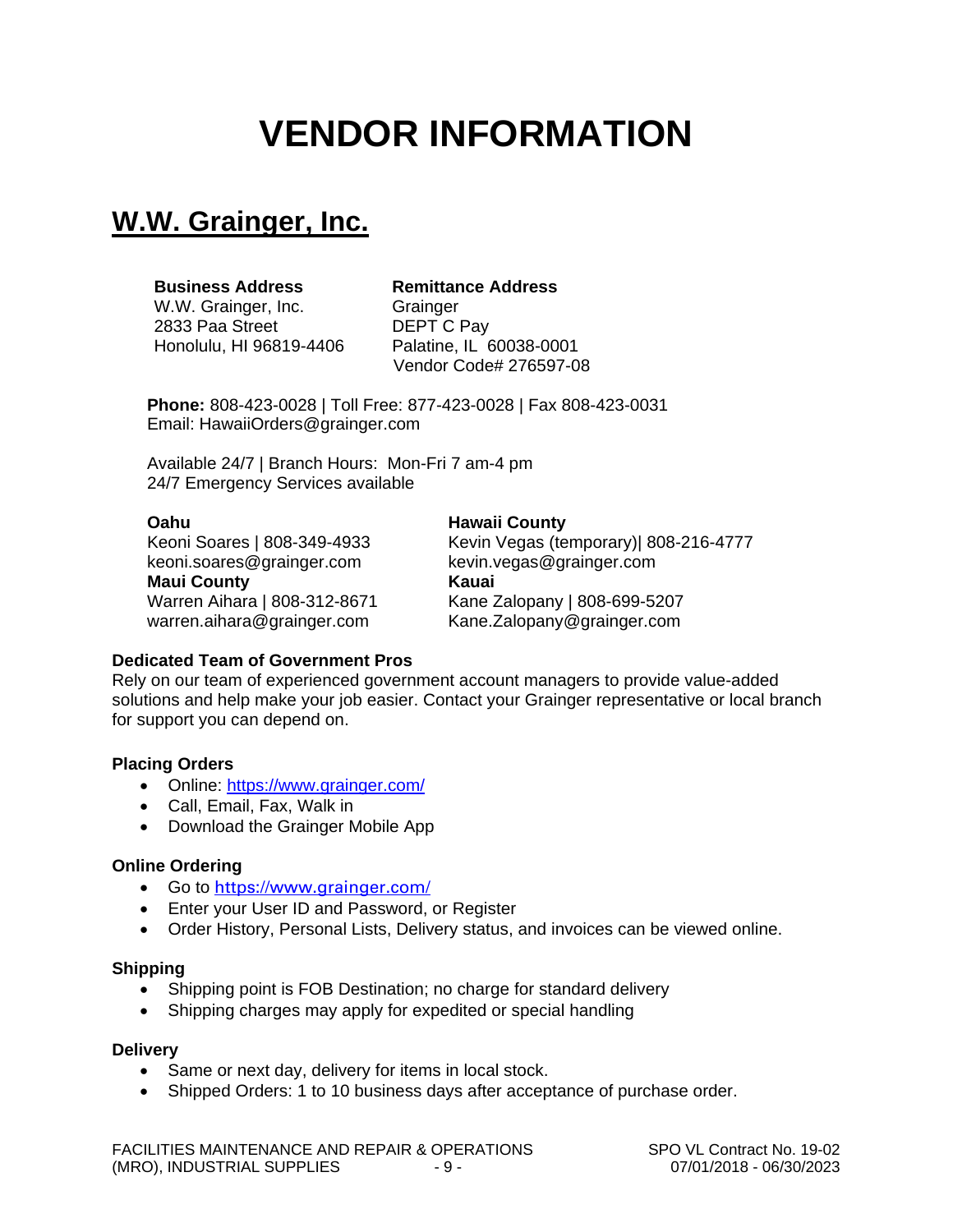• Delivery lead times will be quoted for supplier direct or special orders.

#### **Price List Includes:**

- All products in the current Grainger Catalog and online at Grainger.com
- Grainger Parts, Custom Products, and Special Orders
- Grainger KeepStock® Inventory Management Solutions
- All Safety, Security, Public Safety and Emergency Preparedness products
- Grainger Consulting Solutions
- Grainger eCommerce Solutions, including EDI Punchout and ERP connection
- Grainger's Sustainability and Green Products Program
- Grainger Lighting Solutions
- Grainger Triple Guard Repair and Replacement Coverage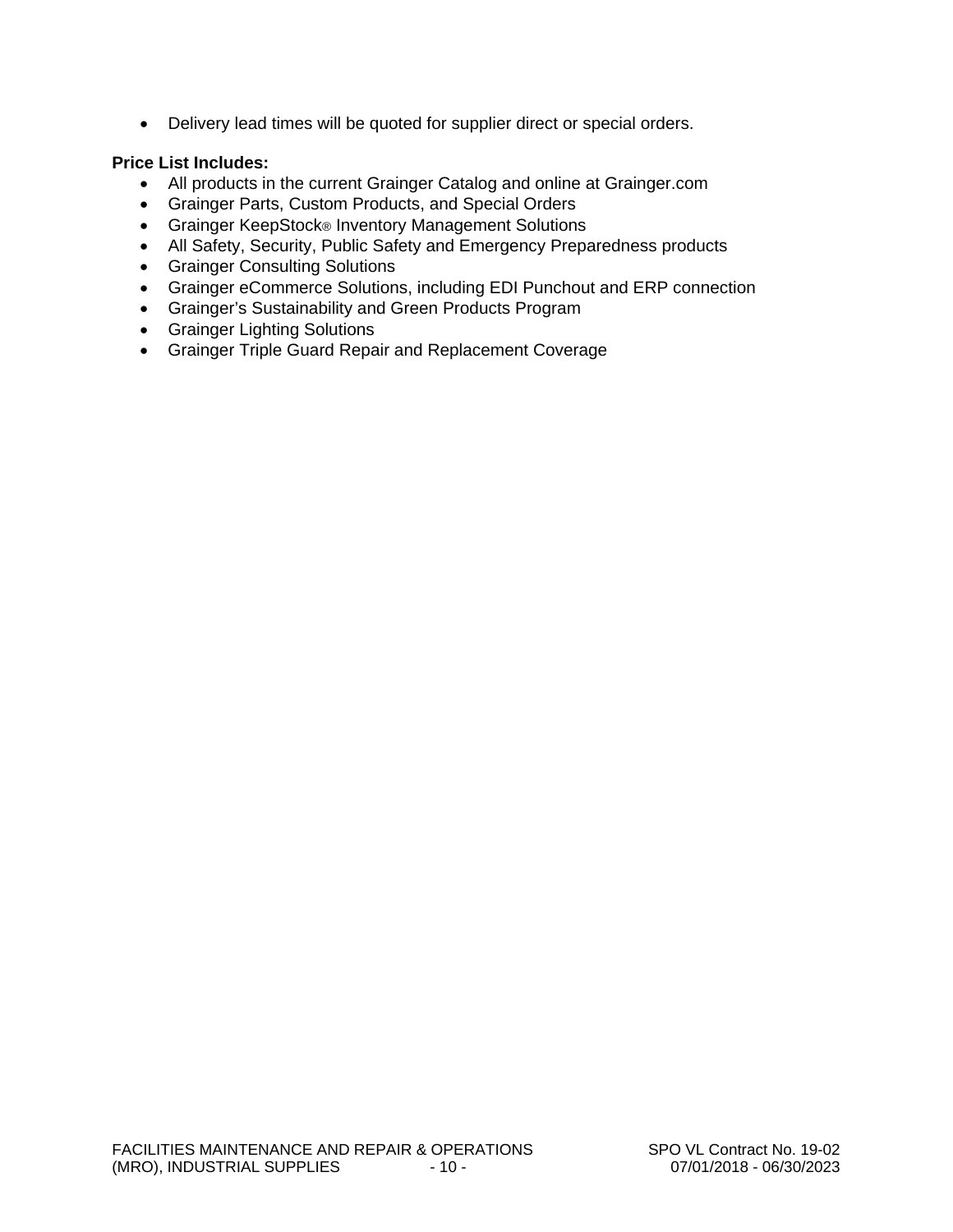## **Fastenal Company**

Remittance Address Vendor Code# Fastenal Company 274254-00 P.O. Box 1286 Winona, MN 55987-1286

## District Manager:<br>Contact: Sa

Samson Mokuohai Mobile: (808) 382-8334 Fax: (507) 494-3898 Email: [smokuoha@fastenal.com](mailto:smokuoha@fastenal.com)

#### Fastenal Store Locations:

At Fastenal, you have a dedicated local representative to see that you are taken care of no matter what happens. Our local representatives can help with any issues you have with the order and can even help you register and set up order templates for frequently purchased items. You don't have to spend time searching for parts that we already know you buy. *NOBODY* else does this like we can.

#### **FAST Vending Solutions(FVS)**

Fastenal Automated Supply Technology offers you cost savings and convenience. To learn more, go to: <https://www.fastenal.com/> and click on Services & Solutions, and FASTVend. Contact your Fastenal sales representative to schedule an appointment. The FAST Solutions Rapid Deployment Instructions is shown on page 14.

#### **Store Locations - Oahu:**

### **Oahu Government Store**

96-1333 Waihona St Pearl City, HI 96782 (808) 456-0759 [HIGOV@stores.fastenal.com](mailto:HIGOV@stores.fastenal.com)

#### **Store Locations – Hawaii Store Locations - Maui**

[HIHLO@stores.fastenal.com](mailto:HIHLO@stores.fastenal.com)

#### **HILO, HI KAILUA-KONA, HI WAILUKU, HI**

15 Kukila St. Unit #1 73-5569 Maiau St. #105 & #106 800 Eha St. Unit #22 Hilo, HI 967200 Kailua-Kona, HI 96740 Wailuku, H. 96793 (808) 329-7092<br>
HIKAU@stores.fastenal.com HIWAU@stores.fastenal.com

#### **Agency Ordering Instructions:**

There are three ordering methods:

- 1. Contact your local Fastenal store.
- 2. Buy online at [www.fastenal.com.](http://www.fastenal.com/)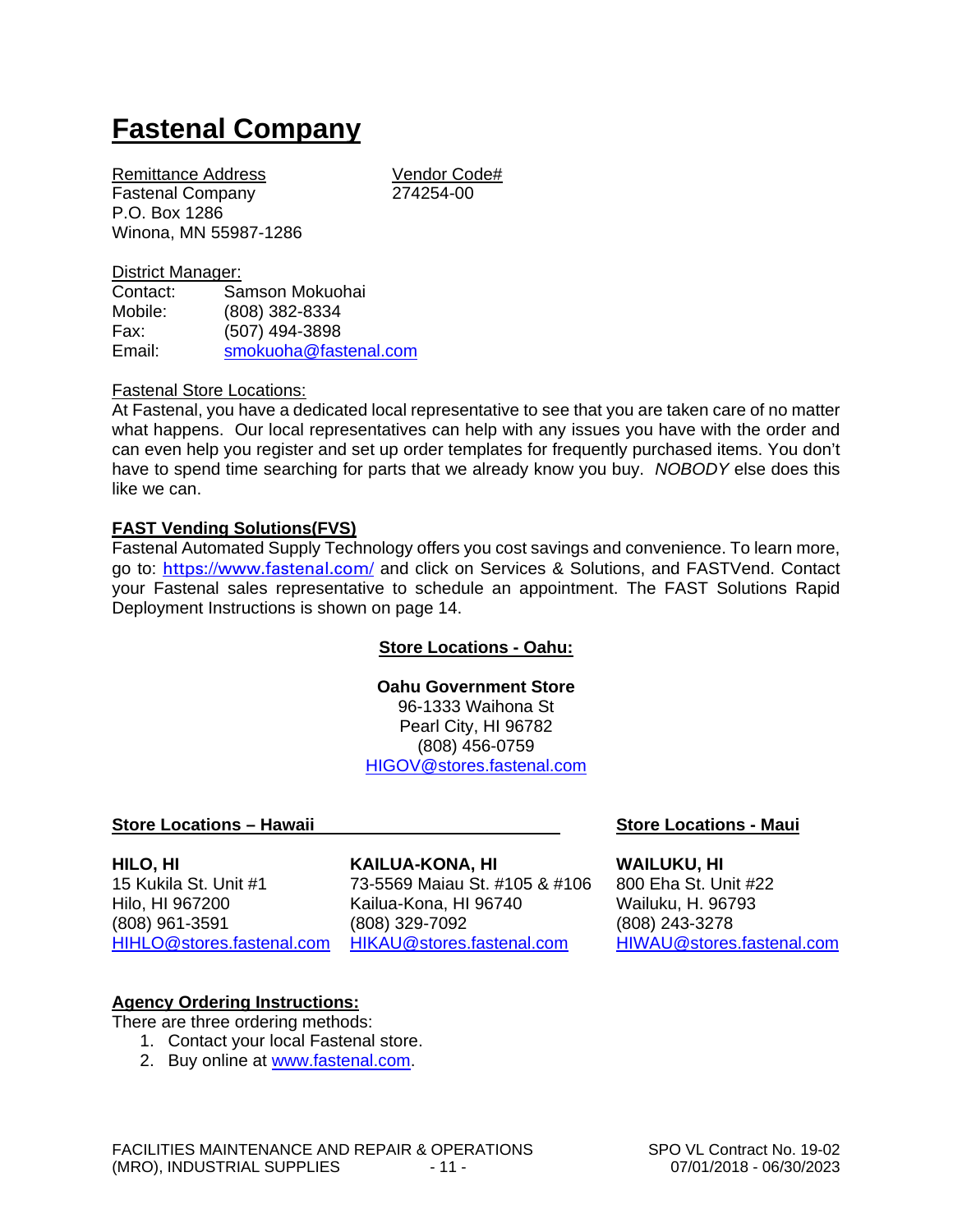#### **Agency Account Set-Up:**

#### **How to open an account at a local Fastenal Store**

- 1. Contact your local Fastenal store.
- 2. Identify yourself as a State agency.
- 3. Once you open an account, your local store will report the account number to Fastenal's Government Sales Support department for set-up under the SPO Price List Contract No. 11-10. (Please allow 3 to 5 days for processing.)

#### **How to register my account on [www.fastenal.com](https://www.fastenal.com/)**

- 1. Log onto fastenal.com
- 2. Go to "Register" located at the top of the page.
- 3. Enter your Fastenal store account number and choose "I am eligible to purchase off of a state contract".
- 4. Click "Continue" and fill out the information requested.

#### **Once registered, take advantage of the many features of fastenal.com**

- 1. View product categories.
- 2. View your contract pricing and custom market baskets online.
- 3. Edit and approve e-Quotes from your local Fastenal store.
- 4. Advanced account management options order templates, workflow and admin rights, spending control, customer cross reference search, and more!
- 5. Searchable Green and Supplier Diversity product identifier for certified and non-certified products.

If you need assistance or want to place an order today, please contact Fastenal's State Contract help desk toll free at 877-507-7555, via fax at 866-664-1246, or email [govsales@fastenal.com](mailto:govsales@fastenal.com).

#### **Fastenal Company Pricing:**

- 25% 57% off catalog pricing for NASPO Product Categories
- Minimum 23% off catalog pricing for all non NASPO Product Categories

#### **Fastenal Company Shipping Information**

- No shipping charges to agencies facility for stocked items at Fastenal Company store locations on Oahu, Maui and Hawaii.
- When products are purchased from another island or from Fastenal Company store locations on the continental US, shipping charges apply.
- When agency request expedited deliveries within the standard 48 hour delivery time frame, additional charges apply.
- Agencies placing orders from the island of Kauai, Molokai or Lanai shall be assessed shipping charges.
- Shipping charges are shown on Fastenal Company price quotation or through Fastenal Company order confirmation.

#### **Fastenal Company Delivery Time Frame**

- In-Stock Item: Within 1 to 2 business days after acceptance of purchase order.
- Non-Stock Item: 3 to 10 business days after acceptance of purchase order.

#### **To learn more about the State of Hawaii contract, visit**

[https://www.fastenal.com/fast/services-and-solutions/government-contracts-and](https://www.fastenal.com/fast/services-and-solutions/government-contracts-and-resources)[resources](https://www.fastenal.com/fast/services-and-solutions/government-contracts-and-resources) **or contact** [govsales@fastenal.com](mailto:govsales@fastenal.com)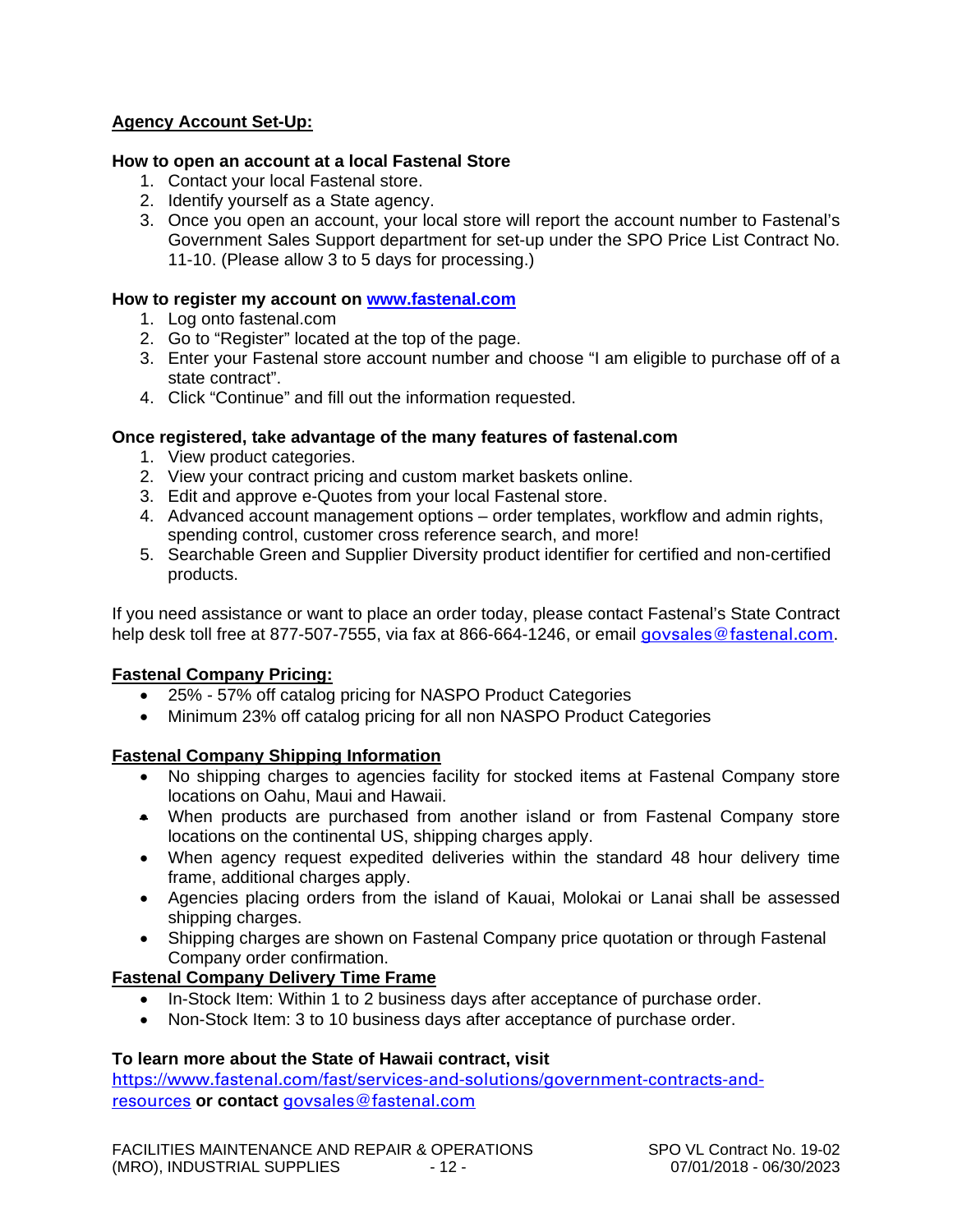### **FAST Solutions (FVS) Rapid Deployment Process**

How quickly do you want to start saving? With FAST Solutions, it's entirely up to you. To help you understand your role, we've laid out an easy-to-follow Rapid Deployment Process designed to take you from signed contract to installed machine within 30 days (although customers who are serious about saving have been able to achieve this in as little as 12 days). Keep in mind that our process is designed to minimize the tasks required by the customer, so the ones that are itemized (indicated in bold below) are critical to deployment and require immediate attention. One thing we've learned after thousands of installations: When the customer and the Fastenal sales rep work together, the process moves quickly and smoothly.

#### STEP 1

- Sign Agreement
- Product Template per machine (work w/Fastenal)
- Ship badges to Fastenal (unless access will be keypad only)

#### STEP 2

- Initial call to branch & end user
- Product testing
- Confirm110v&Cat5 (Note: customer responsible for all fees associated with internet hardware installation and monthly service fees charged by internet service provider)
- Employee Template

#### STEP 3

- Fastenal ships special order items for testing
- Receive Network Worksheet from site

#### STEP 4

- Testing completed
- Plan-O-Gram created

#### STEP 5

- Plan-O-Gram approved
- Site Network Test
- Machine sent for configuration

#### STEP 6

- Registration of the machine with Apex
- Installation date confirmed

#### INSTALL DAY

- Machine installed!
- Software training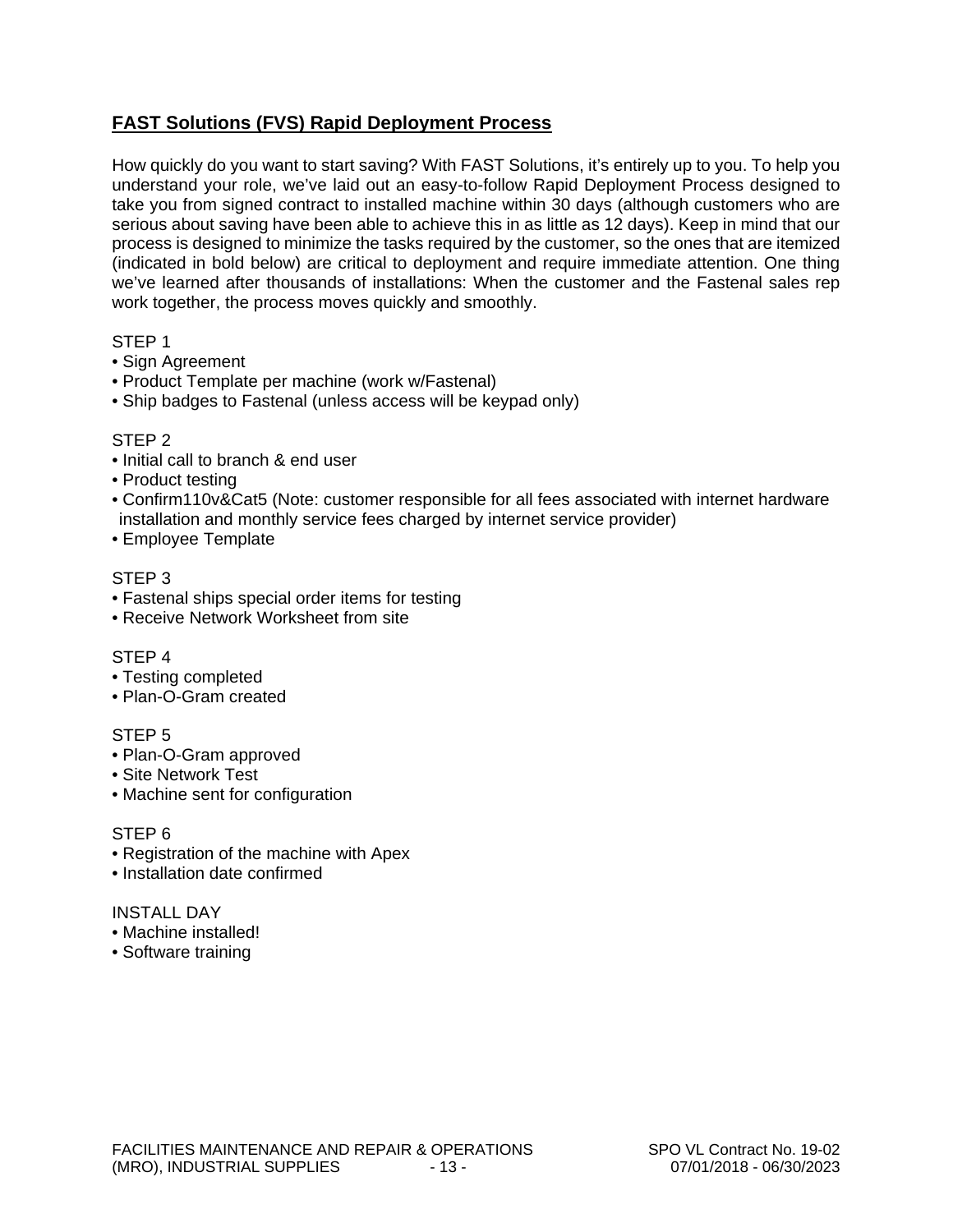## **MSC Industrial Supply Company**

| <b>Business Address</b><br><b>MSC Industrial Supply Company</b> | Remittance Address<br><b>MSC Industrial Supply Company</b> | Vendor Code#<br>313781-00 |
|-----------------------------------------------------------------|------------------------------------------------------------|---------------------------|
| 525 Harbour Place Drive                                         | P.O. Box 953635                                            |                           |
| Davidson, NC 28036                                              | St. Louis, MO 63195-3635                                   |                           |

| All Islands               |                                               |
|---------------------------|-----------------------------------------------|
| Contact:                  | <b>MSC Support Desk</b>                       |
| Phone:                    | (800) 645-7270 (Mon-Fri 5:00am to 8:00pm PST) |
| Fax:                      | (800) 255-5067                                |
| Email:                    | naspo@mscdirect.com                           |
| <b>Operational Hours:</b> | Monday thru Friday, 8:00am to 10:00pm EST     |

#### **AGENCY ACCOUNT SETUP, LOGIN & ORDERING VIA ONLINE** at<https://www.mscdirect.com/>

#### HOW TO SETUP A MSC INDUSTRIAL SUPPLY COMPANY ACCOUNT NUMBER

- 1. Call (888) 672-9722. A MSC representative will assist to setup your account number.
- 2. Your agency must be registered to receive NASPO MSC Industrial Supply contract pricing.

AFTER ACCOUNT SETUP, AGENCIES NEED TO REGISTER ONLINE at <https://www.mscdirect.com/> to obtain NASPO CONTRACT PRICING AND TO BE AUTHORIZED TO PLACE ORDER ONLINE.

- 1. Click on *Register* (upper right corner).
- 2. Click on *Locate my Account* enter account number and bill to zip code, then click *Submit.*
- 3. Locate your name and click *Register/Log In.* If you are unable to locate your name, enter your name in the *New User* section and click *Register.*
- 4. Register your agency information (personal profile, create username and password, print catalog mailings, order notifications, and email format preference). \*Please make sure to answer the following line in the mailings section\* would you like to be contacted by third parties that are relevant to your business? Click *Yes* or *No*  then *Submit.*
- 5. You will be on *My Account Page,* which gives options to manage your account, (you will also receive an email confirmation).
- 6. Click *Home* to see different product categories, search engine powered by Google, order pad and much more.
- 7. For further assistance contact the MSC Support Desk at (888) 672-9722.

#### **MSC INDUSTRIAL SUPPLY COMPANY PRICING**

- 12% 28% off catalog pricing for NASPO Product Categories.
- Minimum of 12% off catalog pricing for non NASPO Product Categories (excluding machinery).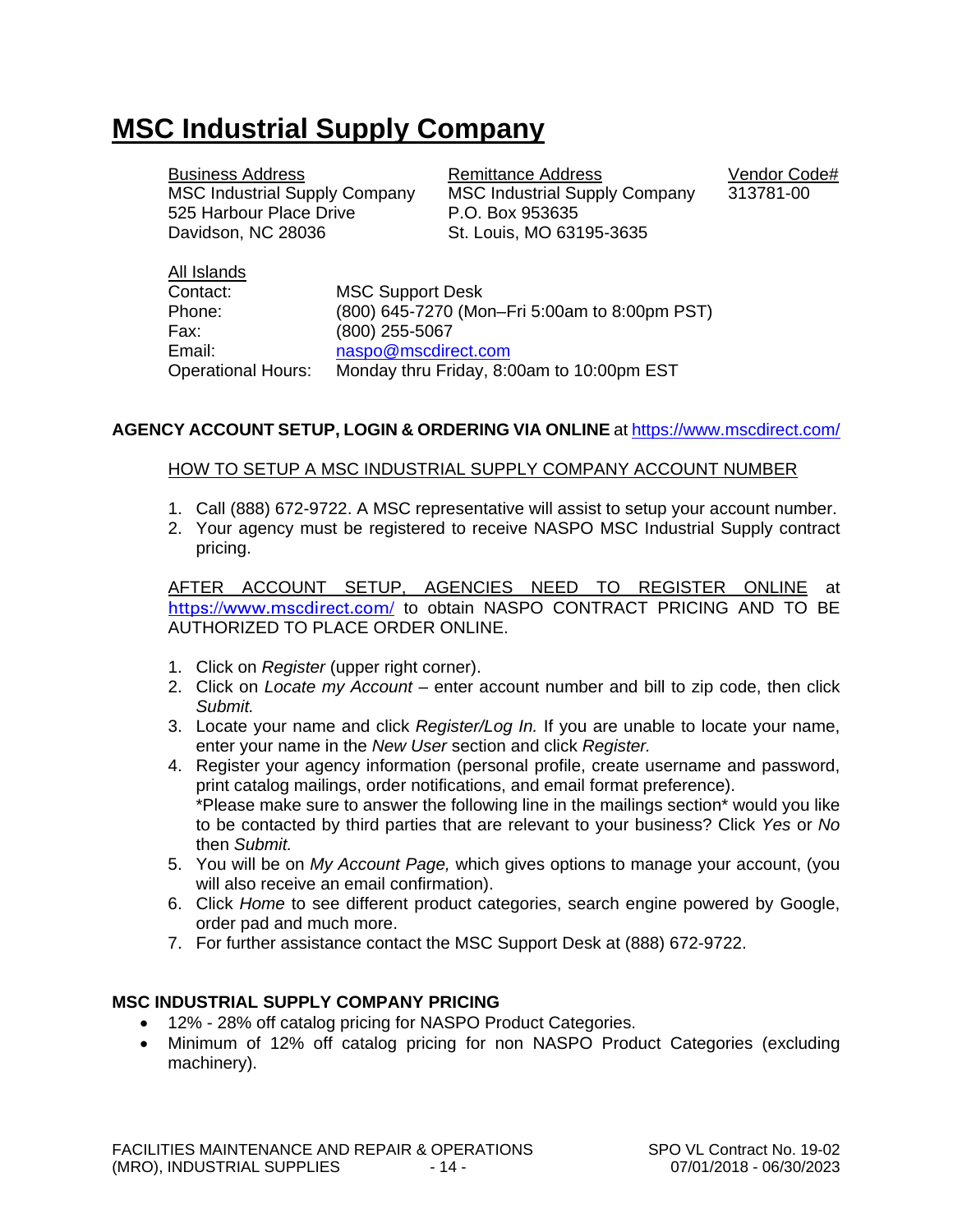#### **MSC INDUSTRIAL SUPPLY COMPANY SHIPPING INFORMATION**

- Shipping point is FOB Destination if shipped by third party ground transportation.
- MSC Industrial Supply Company will notify agency of applicable shipping charges if the agency request shipment to be expedited or request special handling requirements.
- MSC Industrial Supply Company Four Central Warehouse Centers are located at (Elkhart, Indiana, Reno, Nevada, Atlanta, Georgia, Harrisburg, Pennsylvania).

#### **MSC INDUSTRIAL SUPPLY COMPANY DELIVERY TIME FRAME**

- In-Stock Item: Within 3 to 5 business days after acceptance of purchase order.
- Non-Stock Item: 5 to 10 business days after acceptance of purchase order.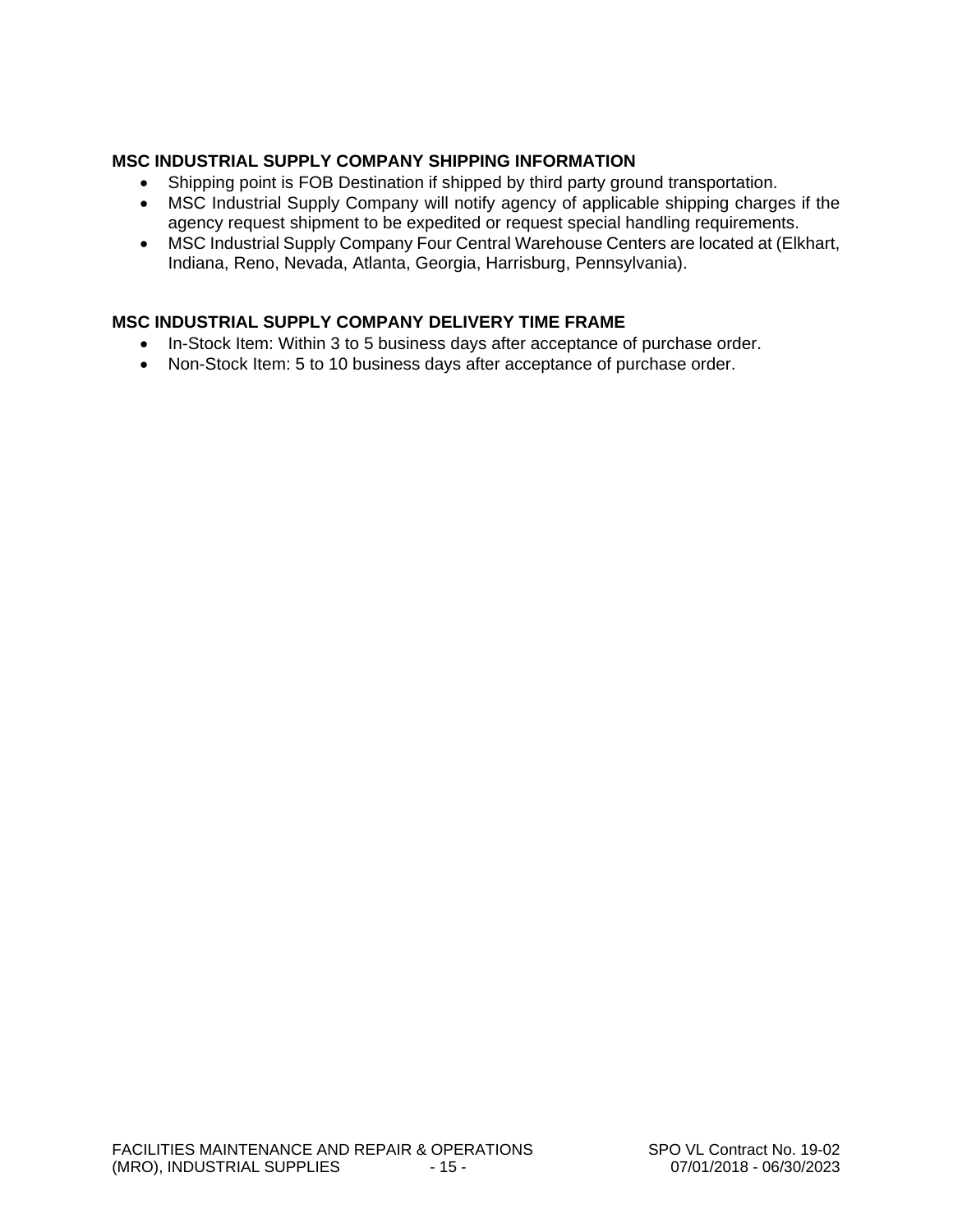## **Hilti, Inc.**

Hilti, Inc. – Operation Center Hilti, Inc. 317978-01 5400 South 122<sup>nd</sup> East Ave. <br>
Tulsa. OK 74146 **Dallas. TX 75265-**

Government Specialist 1505 Dillingham Blvd Phone: (800) 950-6119<br>
Fax: (800) 950-6610 Store Hours: Mon-Fr Email: [E-government@hilti.com](mailto:E-government@hilti.com) Available Mon-Fri: 6:00amto7:00pm CST

Business Address Remittance Address Vendor Code# Dallas, TX 75265-0756

## **Price Quote or Order by Phone**<br> **Price Quote or Order Walk Hilti Store**<br>
Hilti Store – Walk in Location

Hilti Store – Walk in Location Store Hours: Mon-Fri: 7:00am to 4:00pm

Local Account Manager Local Account Manager Phone: (808) 354-1489<br>
Email: jonathan.groves@hilti.com Email: conrad.vargasjr@hilti.com Email: [jonathan.groves@hilti.com](mailto:jonathan.groves@hilti.com)

## **Price Quote or Order Local Acct Mgr.** Price Quote or Order Local Acct Mgr.<br>Name: JD Groves **Contract Acces** Name: Conrad Vargas. Jr.

Name: Conrad Vargas, Jr.

#### **Email Ordering**

If you prefer ordering via email, we can also speed up your order by converting your email into an automated order using Intelligent Quote Conversion (IQC):

- Allows you to easily and quickly convert a quote into an order from within the quote email
- Only 2 clicks to convert your quote, order placed within minutes, Intelligent Order Form (IOF)
- Hilti-built Excel ordering form with your custom data (items, pricing, shipto, etc.)
- Submit order with a simple click of a button, order placed automatically Punchout/OCI link to Hilti Website. If you'd like to buy directly from Hilti Online, we can link to your system with Punchout/OCI. This transfers your Hilti shopping cart directly into your procurement system, helping to simplify your purchasing. eCatalog You can also get a customized electronic product catalog with your net pricing in the most popular formats like MS Excel, BMEcat, XML etc.

#### **Hilti Online**

#### **Agency Account Registration**

- •How to open an account online: Go to <https://www.hilti.com/>
- Click on "Log in or Register" In in the navigation bar

Search ، م

- For new account click on "Register Now" (red box to the right).
- Fill out the registration form.
- You will receive an activation email, open email and click on "Activate Account and Proceed"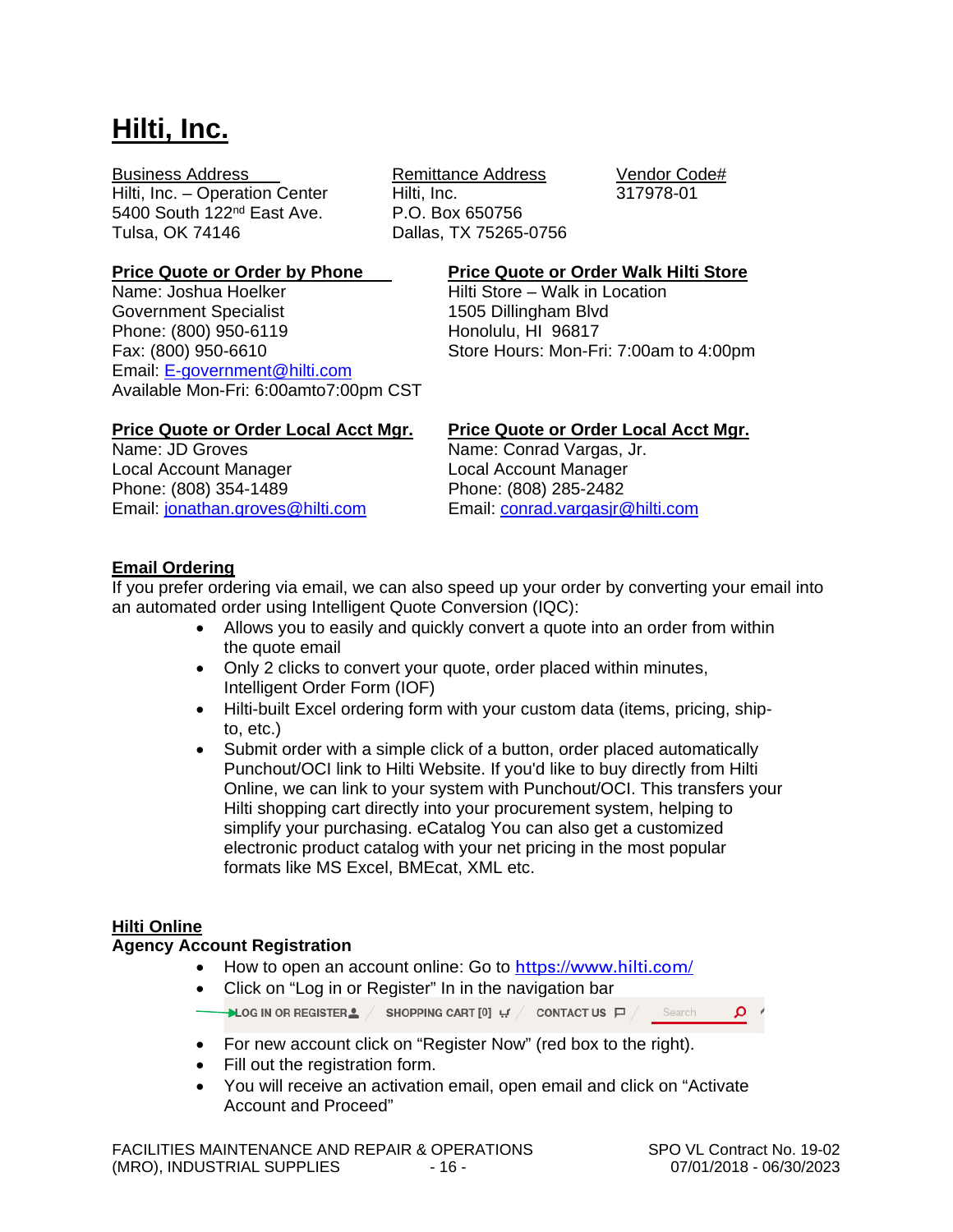- Then complete your personal profile (contact information page).
- Your account will be created and a conformation email will be sent as soon as the setup is done.
- Once you receive the conformation email log out and log back in to active your account.
- For help with registration please go to [www.hilti.com,](http://www.hilti.com/) Hilti Website Help Center, Video Tutorials "How to register as a new customer" [https://www.hilti.com/content/hilti/W1/US/en/products/utilities](http://www.fastenal.com/#nav/close)[bar/help.html#nav/close](http://www.fastenal.com/#nav/close)
- Online Ordering 24/7 at [www.hilti.com](https://www.hilti.com/) computer, or tablet.
- Find out what's in stock, [track-and-trace your delivery](https://www.hilti.com/downloads#account-navigation) or [order online and](mailto:jonathan.groves@hilti.com)  [pick up your products](mailto:jonathan.groves@hilti.com) at the local [Hilti Store](https://www.hilti.com/stores) (some limitations apply contact Hilti for details).
- We've packed [www.hilti.com](https://www.hilti.com/) with an abundance of [technical advice,](http://www.hilti.com/) from technical documents about our products to an extensive [technical library](http://www.fastenal.com/) including [BIM/CAD](https://www.hilti.com/content/hilti/W1/US/en/products/utilities-bar/help.html) objects.
- Technical Library includes online access 24/7 to MSDS Sheets and Hilti Technical and ICC Testing Publications, FM Certifications, UL Approval Documents/Drawings.
- There are [technical tips and videos](https://www.hilti.com/content/hilti/W1/US/en/products/utilities-bar/help.html) to show you how to get the best out of our Hilti products to get your work done faster and safer. Subscribe to Hilti's YouTube Channel [https://www.youtube.com/user/HiltiNorthAmerica](http://www.hilti.com/)
- We're here to help if you can't find something. Just [chat online](https://www.hilti.com/content/hilti/W1/US/en/services/buying-from-hilti/click-and-collect.html#contact) with our customer service team, or [ask for a call back](https://www.hilti.com/register/email#contact) during office hours
- Quick Access to documents and video library at [https://www.hilti.com/downloads](https://www.hilti.com/content/hilti/W1/US/en/engineering/training/engineering---engineering-services.html)

#### **TOOL REPAIR**

- When your tools break down, your project breaks down. That's why we make it simple to request tool repair through your Hilti Online account.
- Enjoy full access to your company's tool history whenever you need it keeping service requests simple, and your project running smoothly.
- [Request a tool repair](https://www.hilti.com/myaccount-tools/repair) [https://www.hilti.com/#overlay/login](https://www.hilti.com/content/hilti/W1/US/en/services/buying-from-hilti/website.html#overlay/login)
- Don't have a login yet? Chat now, and we can link your email address to your Hilti account for simplified tool management.

#### **One feature of Hilti Connect is the ability to process a tool repair.**

- Submit tools for repair with the touch of a button right from your smart phone.
- Receive the shipping label by email, box up the tool, and send it to Hilti for professional repair. Take advantage of our 1 day turn around on repairs in our first-class repair centers. Eliminate the tool repair hassle and streamline it by:

DOWNLOAD the Hilti Connect App NOW to get instant digital access to your Hilti tools

• Download for free from the App Store Download for free from Google Play

#### **With the Hilti Connect App, you can view the following information about your tools:**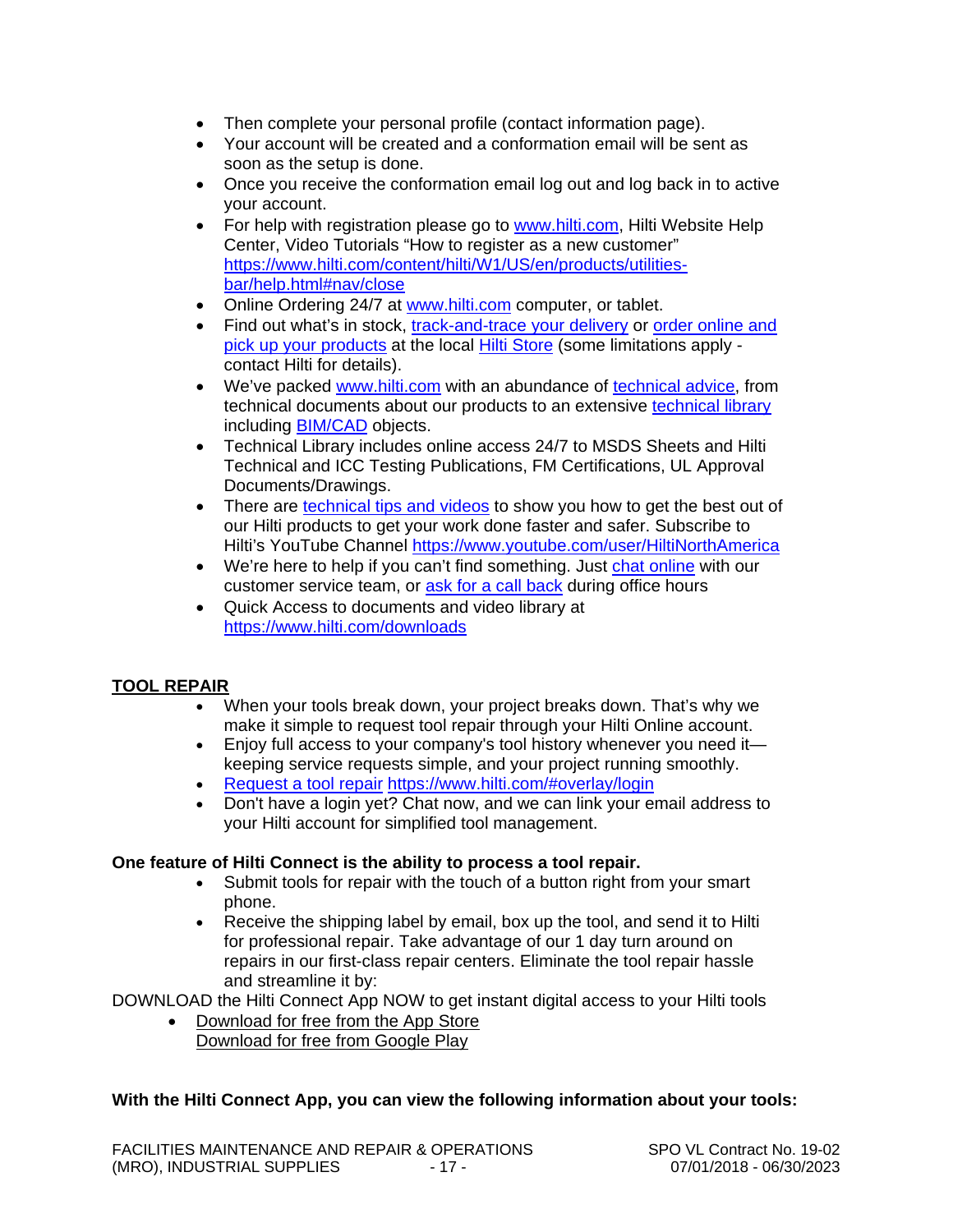- Purchase date
- Invoice number
- Warranty or Fleet Management expiration dates
- Repair history such as the number of repairs, last repair date, and total dollar amount spent for repair on that tool. This helps you decide whether to repair or replace the tool.
- Access relevant documents like operator's manuals and OSHA Silica **Documents**
- Find the best accessories, related products, and how to videos

#### **B2B Electronic Ordering Systems and Services**

- Direct EDI Connection
- Electronic Data Interchange (EDI) is a direct link between your system and Hilti. It's particularly useful if you're a frequent customer.
- EDI supports several transactions including Order, OrderResp, ShipNote and Invoice. It's also available in a range of formats, such as SNSI, X12, cXML and iDoc.

#### **Hilti No Cost Services go to [https://www.hilti.com/register/email#nav/nav-services](mailto:conrad.vargasjr@hilti.com#nav/nav-services)**